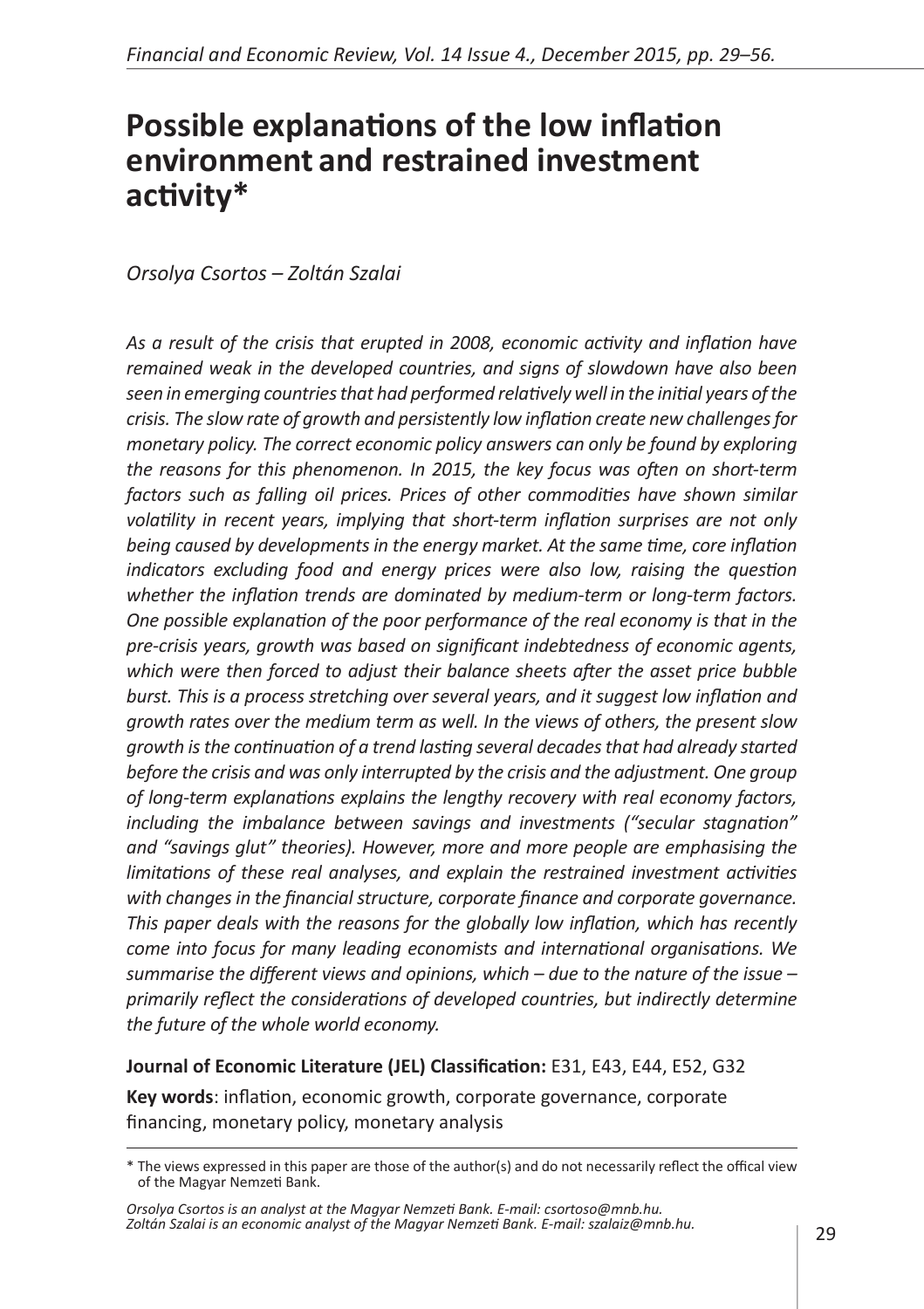# **1. Introduction**

Seven years after the crisis that peaked in 2008, the monetary policies of the key developed countries are still moving in different directions, as the economy of the United States shows relative strengthening compared to Japan and the eurozone. In the meantime, the significant drop in oil and other commodity prices and the subdued wage dynamics raise the risk that inflation may lag behind central bank targets for a longer time, and in some cases, the emergence of deflation also cannot be ruled out (*Figure 1*).

Due to the slow economic growth rates and low inflation, interest rates are historically low or (sometimes) negative, and therefore the effectiveness of the traditional monetary policy tool, i.e. the key interest rate, is decreasing (*Figure 2*). This new environment generates new challenges for monetary policy, and it can address those only if it is able to properly diagnose the reason for low inflation and slow growth and find the appropriate tools for raising inflation to the target level. In the following, we describe the key possible explanations of the phenomenon mentioned in economic debates and the related possibilities of handling it with economic policy tools.

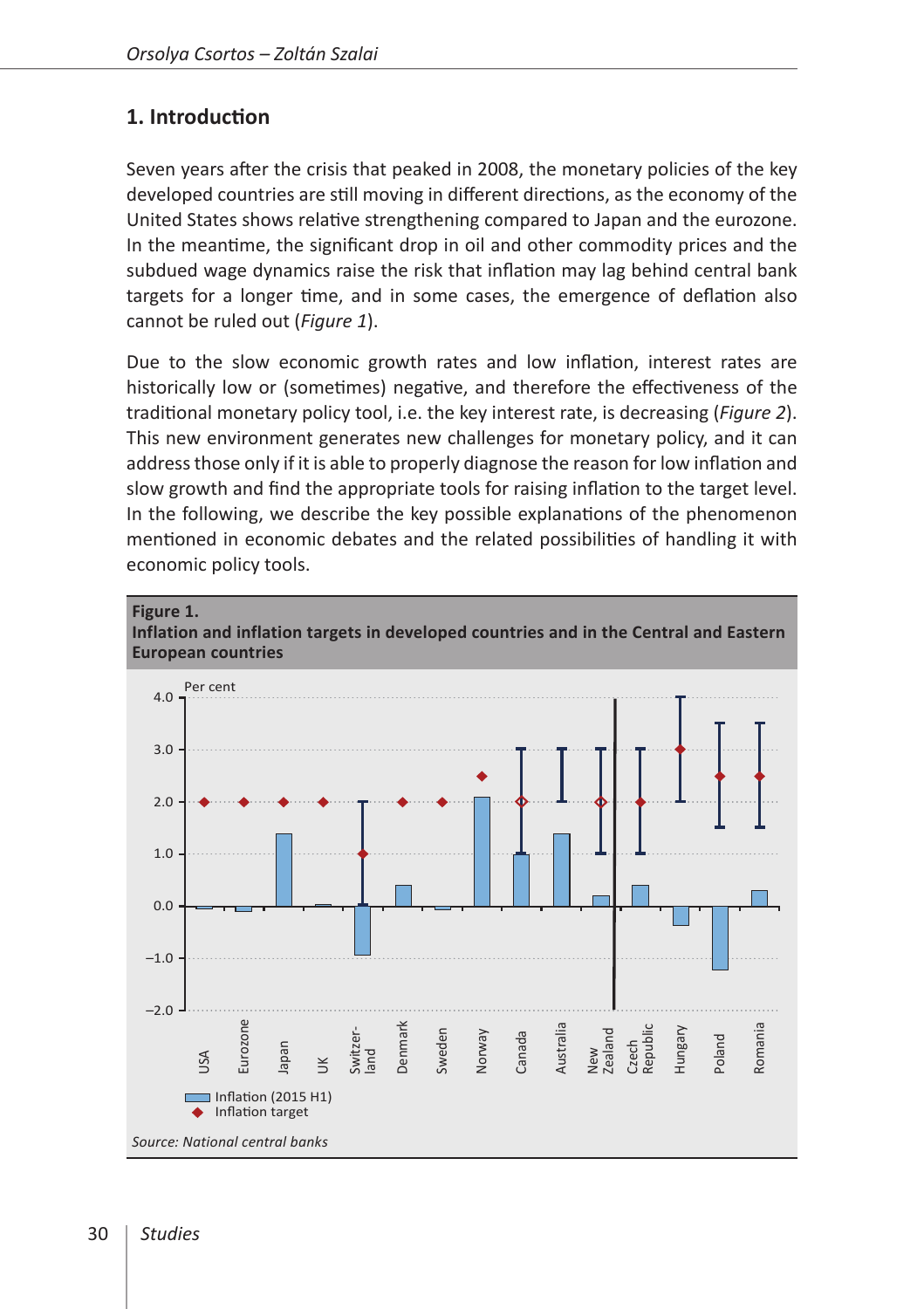

# **2. Short-term factors: low commodity and oil prices**

In recent months, commodities with usually volatile prices, such as oil and other commodities, have received the most attention in explaining the unexpectedly low inflation. At the same time, core inflation indicators excluding food and energy prices were also low and are also expected to remain low over the usual forecast horizons, raising the question whether inflation trends are dominated by mediumterm (cyclical, financial) or long-term (permanent, real) factors.

After a four-year period when oil prices ranged at over USD 100, prices started to dramatically fall in mid-2014, with the price of the Brent oil dropping below USD 50 at the beginning of 2015. The most frequently cited explanations include the upswing in the extraction of American shale oil on the supply side, and falling oil demand because of the poor Asian and European growth. *However, it is widely*  believed that real economy processes alone did not justify the extent of the *changes in prices, and that these changes may have been amplified by financial market factors affecting the oil and commodity markets.*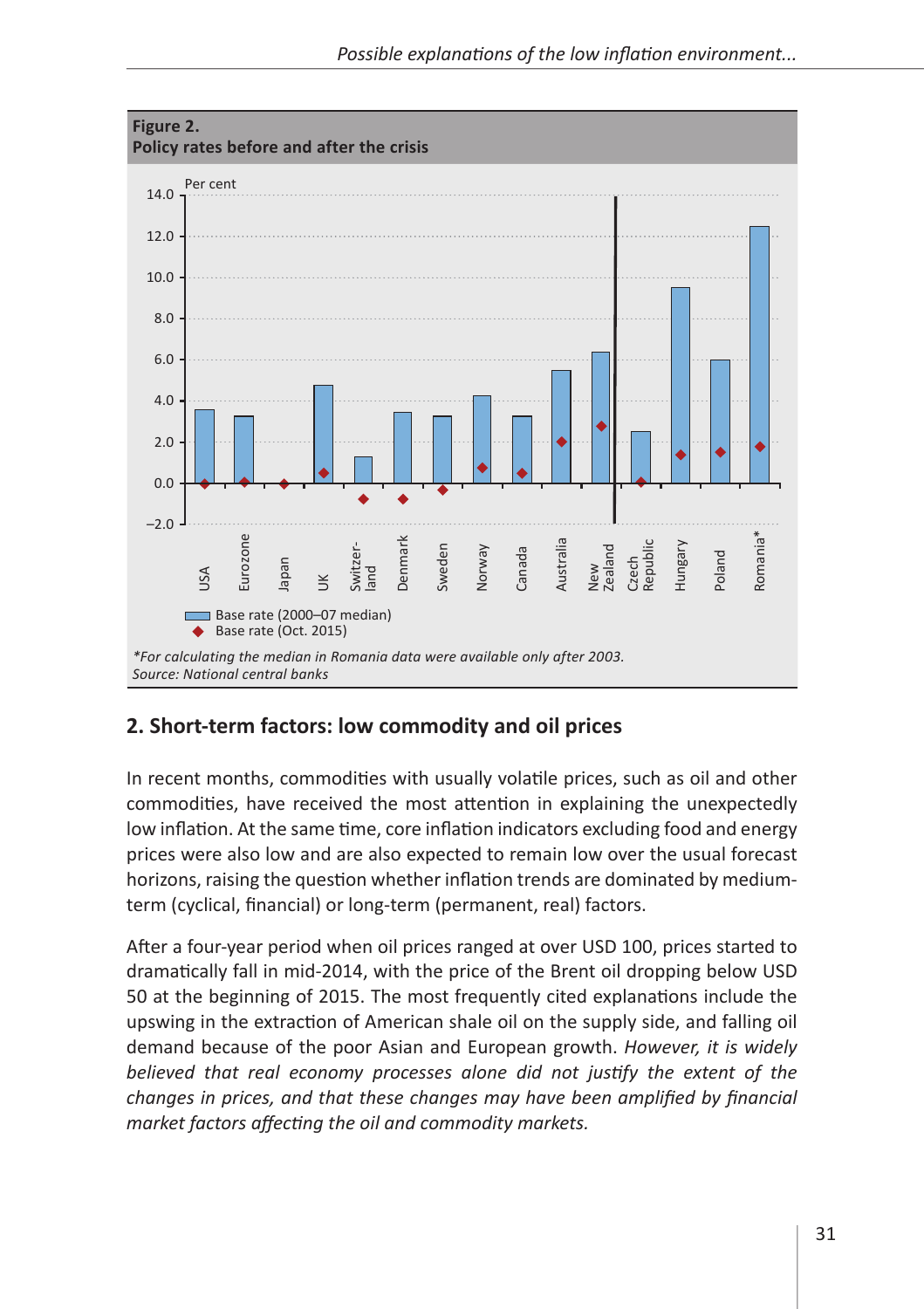*Figure 3* shows the development of industrial production in developed and developing countries and the whole world, together with certain commodity and energy price indices. The figure implies that there were also other factors which played a role in the development of the oil price, apart from the real economy factors. Although the development of the oil price has recently received more attention, if we look at a longer horizon, it is clear that prices of other energies and commodities have moved similarly to the price of oil. This observation reduces the persuasive force of arguments which explain the development of the oil prices with oil market factors such as the quite spectacular expansion of shale oil production or features in the oil storage and transport capacities. It is also obvious that commodity and energy price indices tend to move between extremes more frequently than industrial outputs, which represent user or "real" demand. Similarly to the price of financial assets, oil and commodity prices exceed their own trends and the trends in industrial production, both in times of recovery and recession. This may indicate that movements in commodity prices, including oil prices, are also strongly influenced by expectations on the financial and speculative markets.



*Source: IMF (2015c) and Bureau for Economic Policy Analysis (2015)*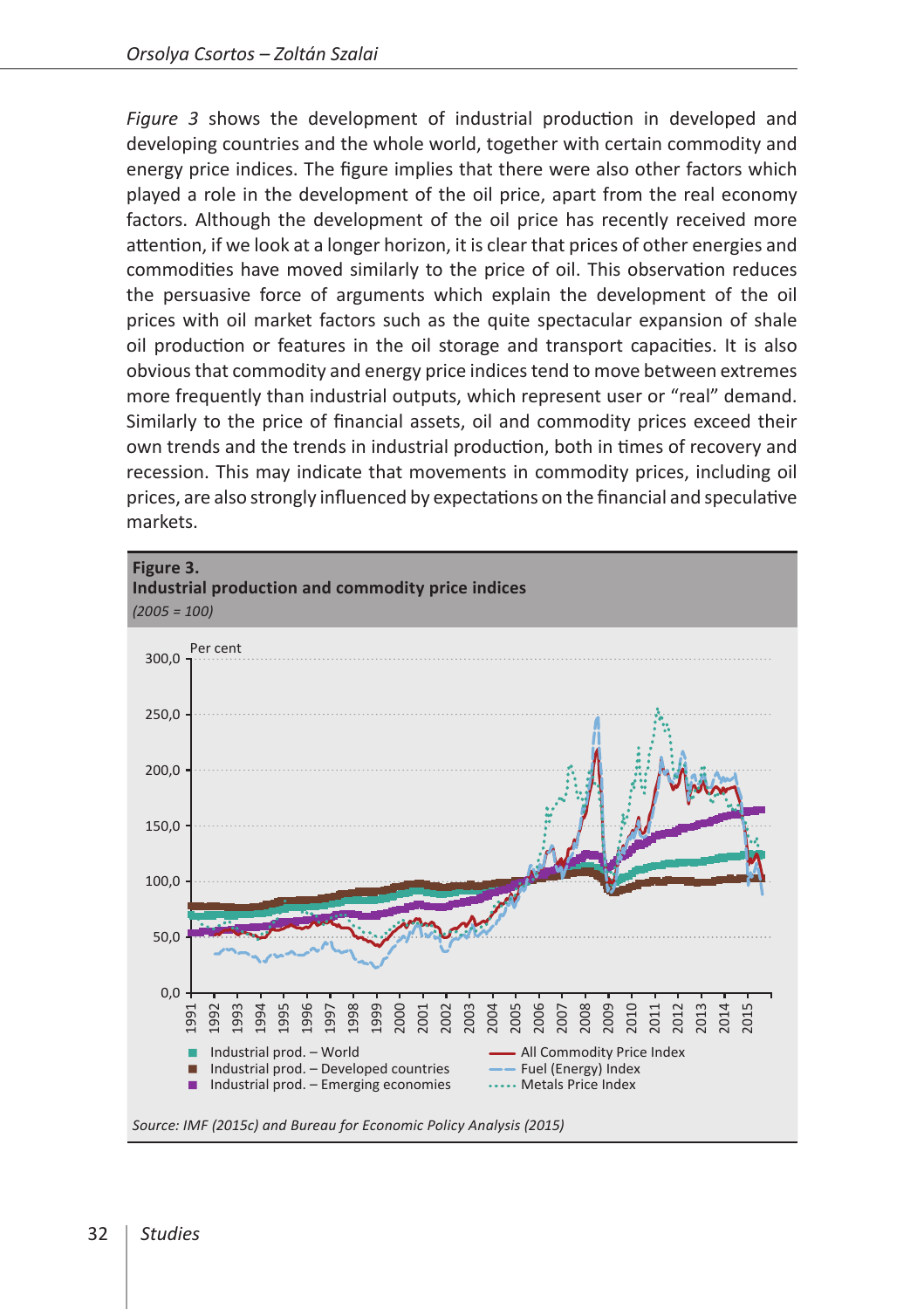The *BIS* (*2015a*) has pointed out that since 2006, borrowing by oil extraction companies – mainly outside the USA – has increased dynamically, and this has taken place in the context of low interest rates and weak US dollar rates. Together, the high level of indebtedness and its USD denomination, as well as the low oil prices, may cause serious financial difficulties for these firms. As a result of falling oil prices, the profitability of companies decreases, which causes liquidity problems, and thus the risk of bankruptcy and non-performance increases. In addition, appreciation of the US dollar in itself increases debt servicing burdens for many companies (*Figure 4*). Companies may react to the situation in different ways. On the one hand, they may sell their existing assets and equipment, and reduce their capital costs. On the other hand, seriously indebted extraction companies may maintain or even increase their extraction in spite of the low oil prices, in order to secure the necessary liquidity and debt servicing funds, which may strengthen the initial fall of oil prices and may force additional balance sheet adjustments.



In addition to oil extraction companies, a number of financial investors (from pension funds to hedge funds) took positions financed with cheap loans at low interest rates on the forward and derivative oil and commodity markets. As expectations about a rate increase by the Fed strengthened, costly positions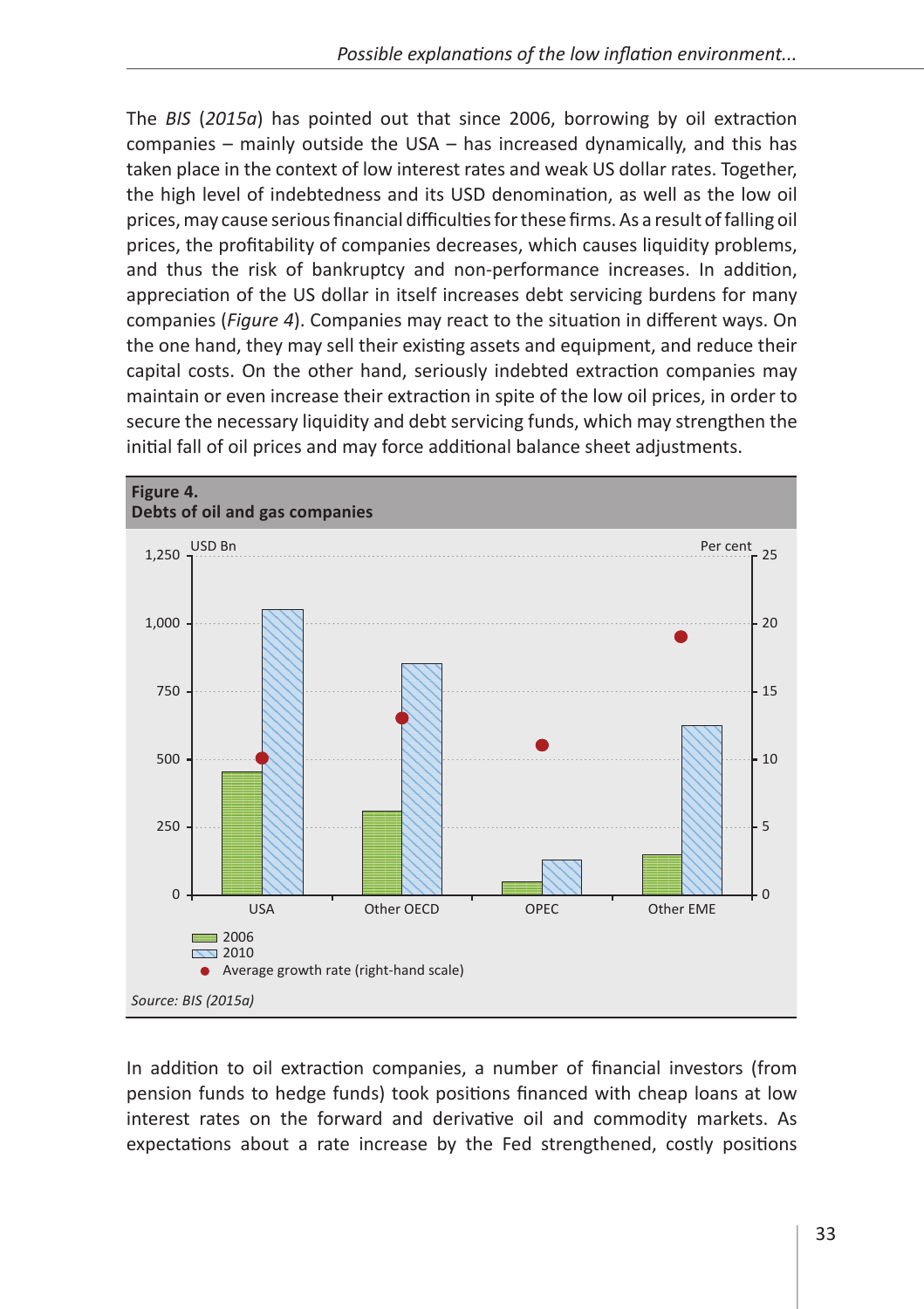were closed and derivative contracts were sold, pushing oil and commodity prices downward, and exacerbating the fall in spot market prices.<sup>1</sup>

Another important factor is that the development of energy prices plays a strong and (over the short term) determining role in the path of the consumer price index, although to different extents in each country. However, the pass-through of commodity prices to the consumer price index may change over time: in the 1970s and 1980s, high oil prices increased the price of other products as well and also raised core inflation and inflation expectations as well. Although the role of commodity prices in the consumer price index has continued to rise (*Figure 5*), over the last two decades these secondary effects have been mitigated, as movements in energy prices are reflected in core inflation indicators to a lesser extent<sup>2</sup> (BIS 2015b). At the same time, core inflation indicators which eliminate the development of food and energy prices were also low, possibly implying that the evolution of commodity prices is not the only factor playing an important role in low inflation (*Figure 6*).

On the whole, one of the explanations for the low inflation which received the most attention was the development of oil prices. However, the development of oil prices may have been influenced by individual factors affecting the oil market which will slowly fade and will hardly be repeated to a similar extent. At the same time, it can be observed that in terms of the evolution of the low inflation environment, restrained commodity prices in a wider sense also play a significant role, and they are not affected by the features of the oil market. Financial market conditions determining the global economy have a direct influence on the development of oil and commodity prices, which are becoming more similar to financial assets. Their increase or decrease in itself gives little information on the real economy demand and supply conditions, because the prices are strongly influenced by expectations about future energy and commodity prices. In addition to real economy factors, prices are also influenced by volatile financial conditions and expectations about monetary policy steps, and the interactions of these factors as well.<sup>3</sup> *Nevertheless, core inflation indicators excluding food and energy prices have also remained low,* 

<sup>&</sup>lt;sup>1</sup> Fluctuations in commodity prices are further amplified by the fact that some investment banks used the various goods as collateral for their additional borrowings, and therefore withdrew large quantities of these goods from the physical markets. When the US Congress initiated a procedure against them because of price fixing, this collateral entered the markets in large volumes, putting pressure on prices on other commodity markets. The process in which the development of commodity prices is increasingly determined by financial market processes, and the prices behave like in those markets, is called the "financialisation" of commodities. This term had been used before by some economists for modern large companies, households and even for modern economies in general (See section 4.7 for more details).

 $<sup>2</sup>$  In addition to commodity prices, the development of the exchange rate is another factor that plays a key</sup> role in the development of inflation over the short term. In this respect, experiences also indicate that the extent of exchange rate pass-through has decreased recently (*BIS 2015, p. 68–70*).

<sup>&</sup>lt;sup>3</sup> Such expectations often have a only very indirect relationship with so-called fundamentals, which are usually driven by the physical demand determined by economic growth prospects and the physical (production and warehouse) capacities. See *Thaler* (*2015*).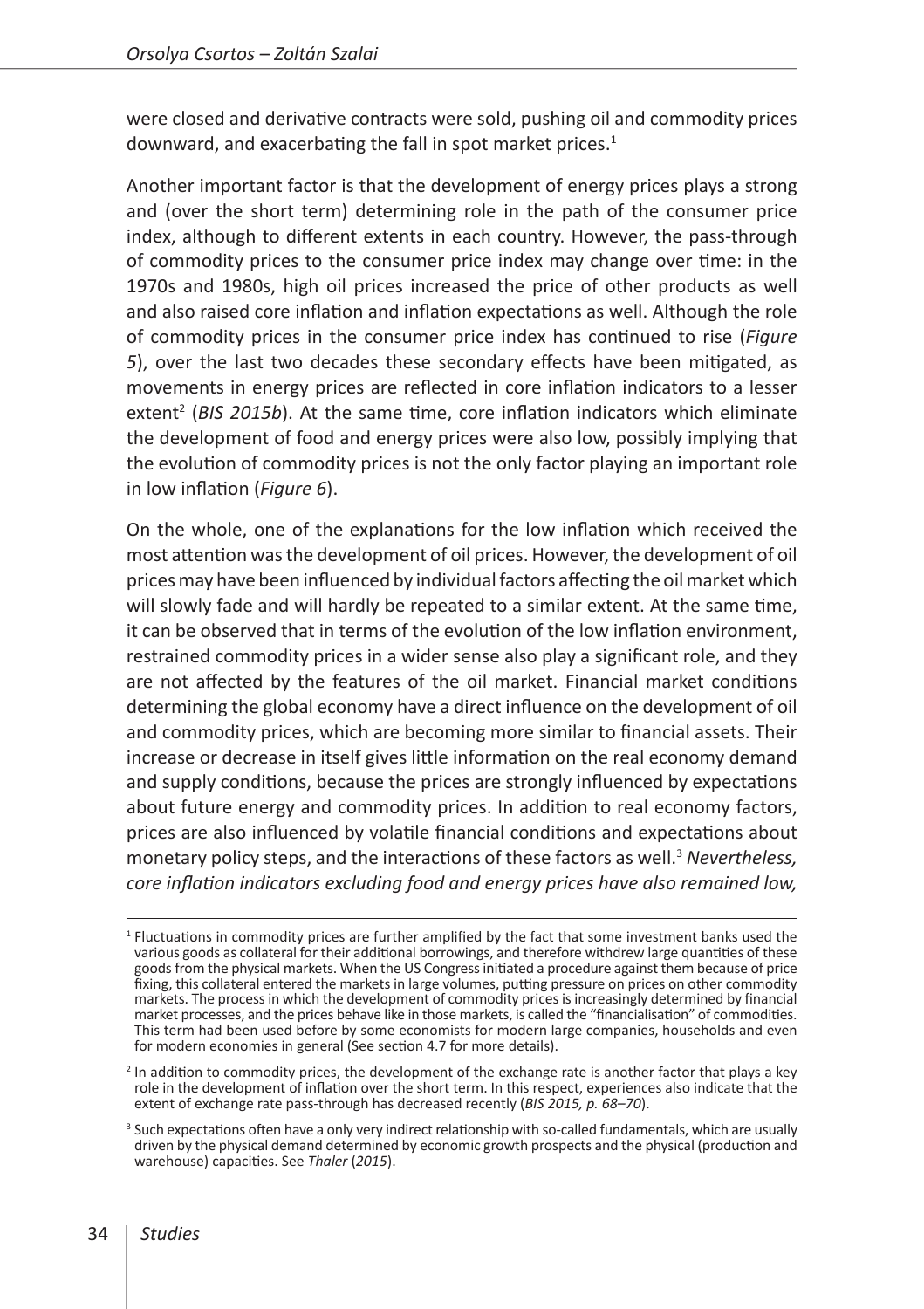

#### **Core inflation and commodity prices** –5  $\overline{0}$  –10  $\Omega$  Per cent Per cent Per cent Per cent Per cent Per cent Per cent Per cent Per cent Per cent



*Source: BIS (2015b)*

–10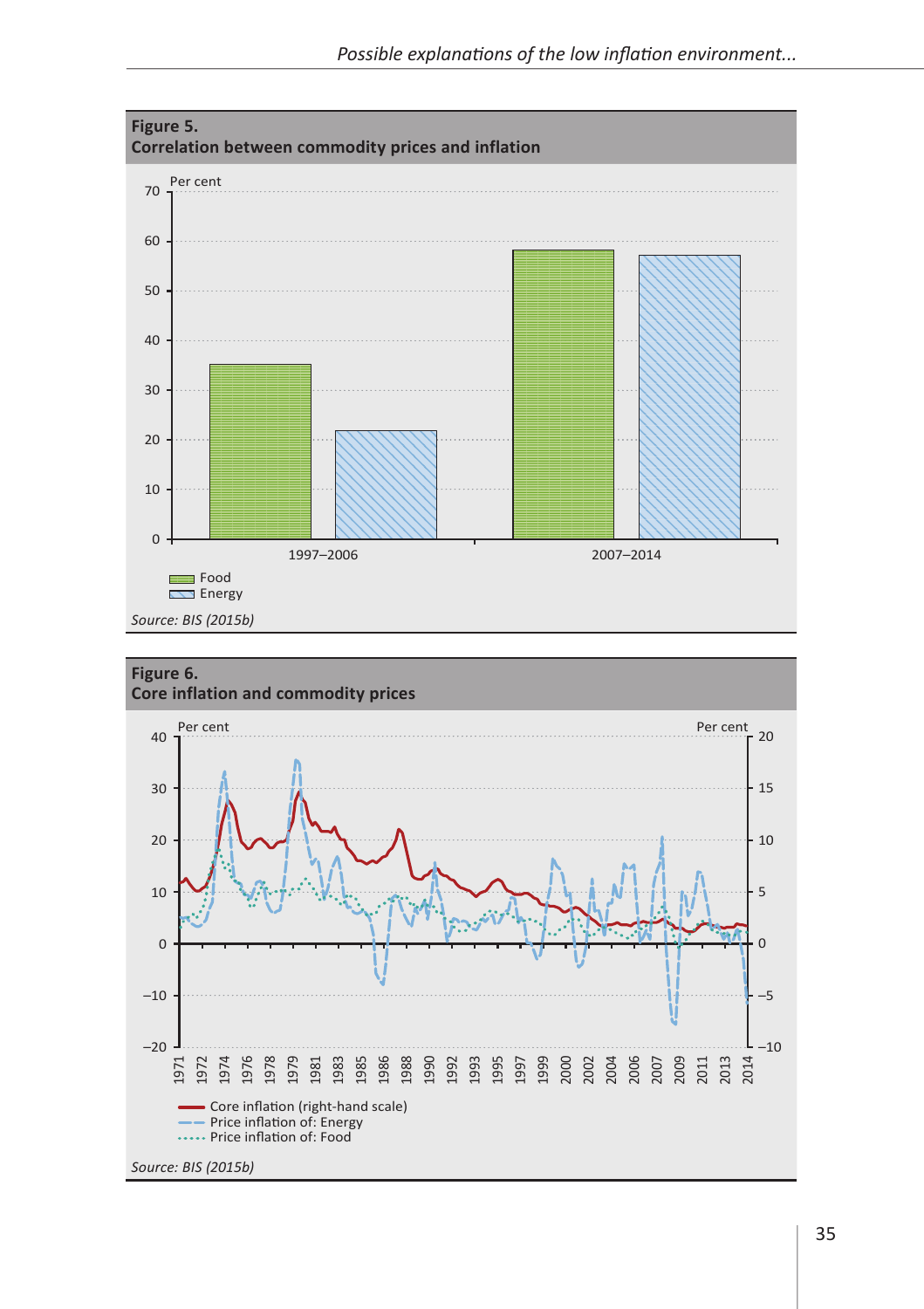*raising the question as to whether inflation trends are dominated by medium-term or long-term factors.*

### **3. Medium-term explanation: balance sheet recession**

The fact that the so-called core inflation indicators, which do not contain food and energy prices, were also low, strengthens the arguments that medium-term cyclical factors related to financial processes also play a role in the development of inflation. Therefore, one potential explanation for the current low inflation coupled with moderate growth is the balance sheet recession and balance sheet adjustment by economic agents.

The dynamics of balance sheet crises are as follows: with optimistic expectations regarding the future, economic agents become indebted too quickly and to a high extent, which leads to the creation, and then bursting of an asset price bubble. Following the bursting of the asset price bubble, economic agents face a significant drop in their income and in the value of the assets used as collateral for their loans, and therefore repayment of their accumulated debts represents an increasingly difficult challenge, prompting them to increase their savings. In the course of this balance sheet adjustment process, conventional monetary policy stimulus is not an efficient tool until the willingness of the private sector to borrow is adequately strengthened. Consequently, fiscal stimulus which is lasting and significant enough may be efficient in boosting demand. When the fear of extreme indebtedness is reduced, and economic agents begin to show higher funding requirements, monetary policy can be efficient again. However, when the optimism of economic agents becomes too high, it may generate another financial market bubble, and may cause another crisis (on the reasons, dynamics and management of balance sheet crises, see *Koo 2014 and Csortos–Szalai 2015* for more details).

Therefore, the lengthy recovery may be justified by the fact that indebted economic agents attempt to adjust their balance sheets. This means that during the period of balance sheet adjustment, households and companies spend their extra income on faster repayment of their debts, instead of taking new loans or realising new investments, and therefore they can save the new funds ("flows"), and spend them on the restoration of their balance sheets and on the termination of their portfolio burdens ("stock") and debts. As a result of this, the greater the damage to the balance sheets, the longer the cleaning lasts. In addition, when synchronised balance sheet adjustment occurs – i.e. when several sectors within a single economy (e.g. households, companies, banks) or, in the world economy, several countries or regions attempt balance sheet adjustment at the same time – it makes the efforts of the agents more difficult, and thus leads to a more dramatic fall in aggregate demand and a delayed recovery. Poor demand will also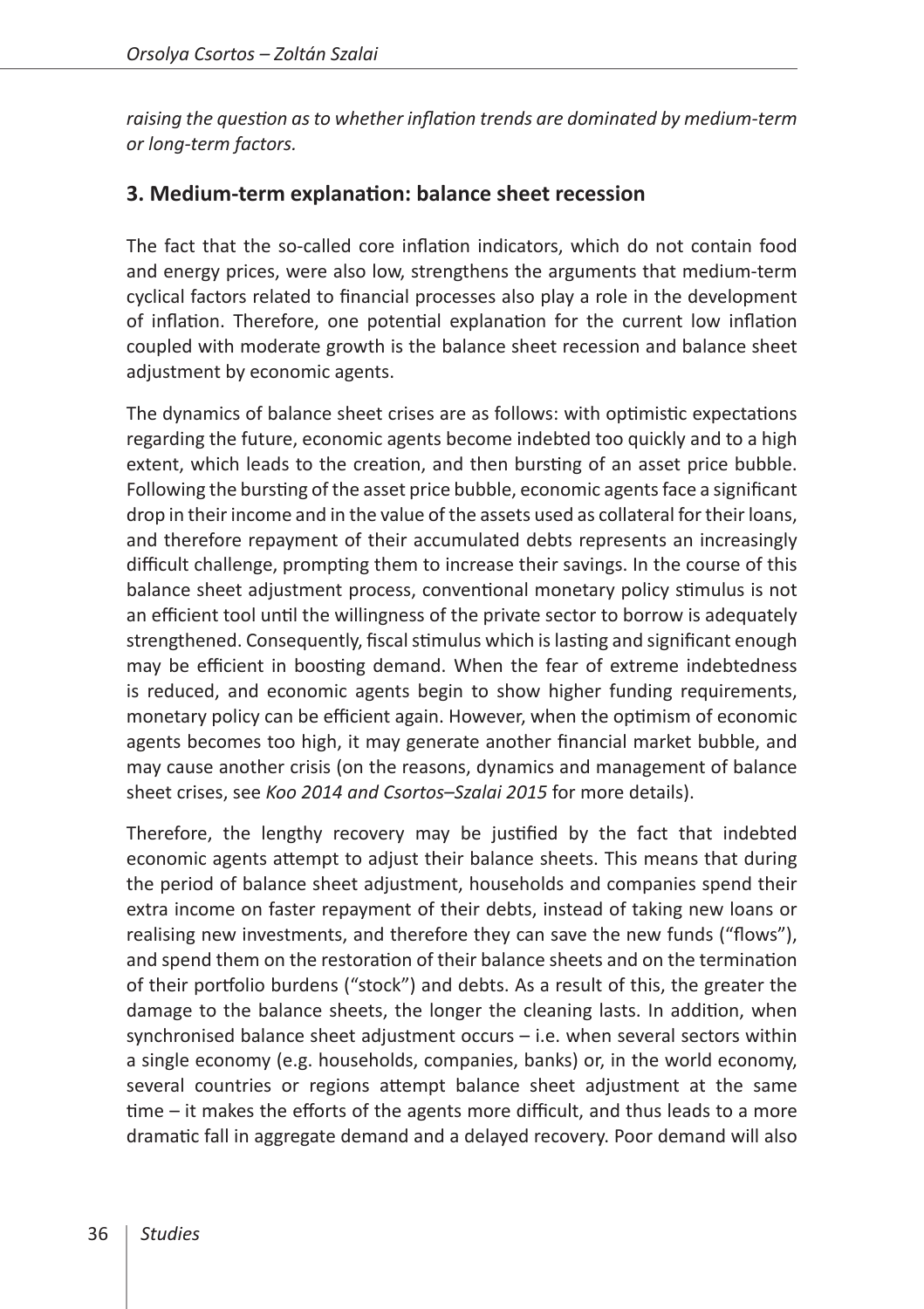ultimately have an adverse effect on output, as a result of which a situation close to stagnation may emerge (*MNB 2014, Chapter I*).

In Koo's view (*Koo 2014*), this phenomenon may be mitigated if fiscal policy plays an effective role in crisis management and supports the increased income of economic agents with fiscal stimulus of proper extent and duration, at the cost of budget indebtedness. This can be successful because in the case of low capacity utilisation, the fiscal multiplier is larger, and because of the balance sheet adjustment of the private sector, the crowding-out effect of fiscal policy is not as intense, while the inflation risk is also low. Koo emphasises that fiscal stimulus must be maintained for several years even after the completion of the balance sheet adjustment, as the sudden withdrawal thereof may revive deflationary risks. This is attributable to the fact that those agents who had to adjust their balance sheet will be under the psychological effect thereof, even after completing the process and they are reluctant to become indebted once again.<sup>4</sup> In addition to *Koo, Rogoff* (*2015*) also emphasises that initially fiscal policy was effective in crisis management, but that tightening was introduced prematurely, as a result of which the recovery took a "U" rather than a "V" shape. $5$ 

Borio accepts<sup>6</sup> Koo's diagnosis, i.e. considers the lengthy recovery as a consequence of the balance sheet crisis. *At the same time, the colleagues of Borio and the BIS7 point out that the interaction between the real economy and the financial cycles played a key role in the outbreak of the financial crisis.* Prior to the financial crisis, stable growth was seen, and at that time it seemed to be sustainable, with low inflation. At that time, economic agents and decision-makers did not identify signs of overheating because of the moderate domestic inflation and wages, which did not start to rise as a result of the mass entry of new producers to the market and the intensive global labour market competition. Despite prices of financial assets, real property and commodities indicating overheating, these products with volatile prices were not considered reliable economic indicators. The lessons from the financial crisis underlined that movements in both real economy and financial cycles, and especially their impacts on each other, need to be considered in making decisions on economic policy.

<sup>4</sup> This is confirmed by previous experiences. For example, following the crisis in 1929, agents performing balance sheet adjustments did not take any further loans during their lifetimes. Another example is the case of Japan, where the balance sheet adjustments of the companies were finished around 2005, but there is still no sign of their improved willingness to borrow, even with the present historically low interest rate level.

<sup>&</sup>lt;sup>5</sup> Most forecast producers thought that the recovery, once started, will take a V shape. Finally, however, it took a U shape, as expected by several academic economists who studied the previous financial crises and loan cycles.

<sup>6</sup> *Borio (2012), p. 16.*

<sup>7</sup> *Borio (2012), p. 14, BIS (2014), p. 65-68, BIS (2015b), Chapter III.*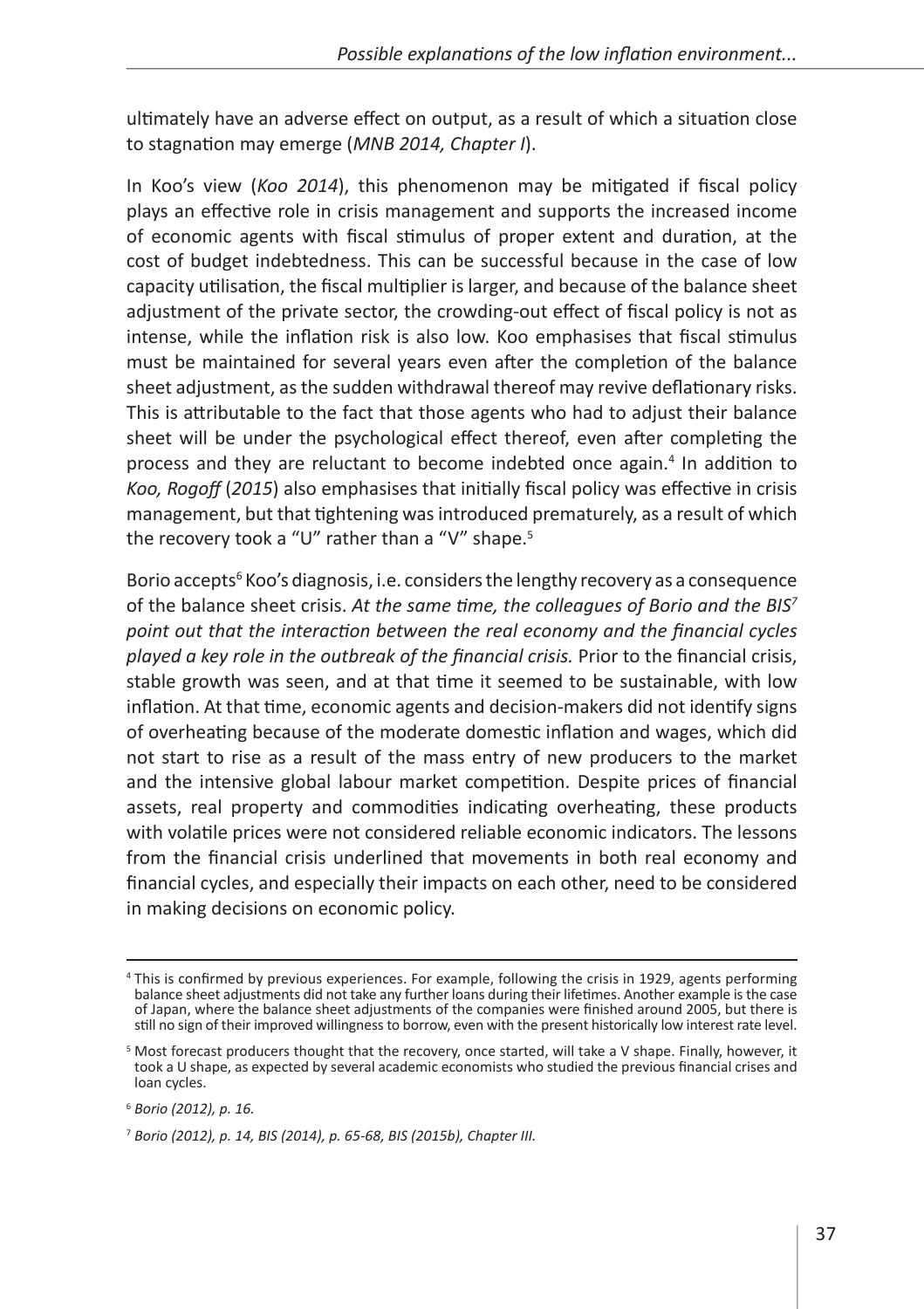Accordingly, economic policy-makers must consider financial stability considerations in formulating and implementing strategy, i.e. the real economy and financial cycles should behave in a more symmetric way both during the recovery and recession phases. In the case of macroprudential policy, for example, this can be implemented easily, with the appropriate use of an anticyclical capital buffer or debt brake rules. Central banks may implement a more symmetric monetary policy if they start to restrain overheating as early as the recovery phase, or if recession comes, they do not react with quick and extensive easing. Borio and his colleagues think that asymmetric economic policy played a significant role in the development of the present and previous crises,<sup>8</sup> because during the recession the strong easing and supportive policies put an end to incentives for writingoff and rescheduling bad loans, and therefore the next, recovery phase of the financial cycle started from a higher debt level, which continuously strengthened the cyclical fluctuations and increased the costs of the following recessions.

In the respect of fiscal policy, a symmetric economic policy reaction means that management of the balance sheet crisis cannot be successful with fiscal expansion alone, because such expansion (similarly to monetary policy) will generate even bigger future bubbles and financial crises, in addition to the temporarily useful stabilisation function. Therefore, if there is still room for manoeuvre in fiscal policy, it should not be used for the general stimulation of aggregate demand, but rather to support the balance sheet adjustment of the private sector in a targeted manner, i.e. for cleaning, capitalising and restructuring the balance sheets of banks, while in the case of the non-banking sector, for debt mitigation or rescheduling. Apart from Borio, Rogoff (2015) also emphasises that economic policy decision-makers should have paid more attention to writing off debts and to the restructuring and recapitalisation of the banks.

The interactions of real economy and financial cycles are important also because in a financial recovery, in addition to overheating, *the allocation of real resources may be permanently different from the optimal, and even from an allocation that can be sustained over the long term*. In that case, the recovery from the crisis is slowed down not only by the balance sheet adjustment, but also by the real economy adjustment; in the course of this, the re-allocation of physical capital and human capital and labour can be a time-consuming process, and hence longerterm adjustment is needed to reach the growth rate of the period before the crisis (for more details, see *MNB 2015*).

<sup>&</sup>lt;sup>8</sup> According to Borio, the economic policy responses to the earlier smaller bubbles, for example the policy pursued during the dot.com crisis, contributed to the present crisis (*Borio 2012*, p. 23; *BIS 2014*).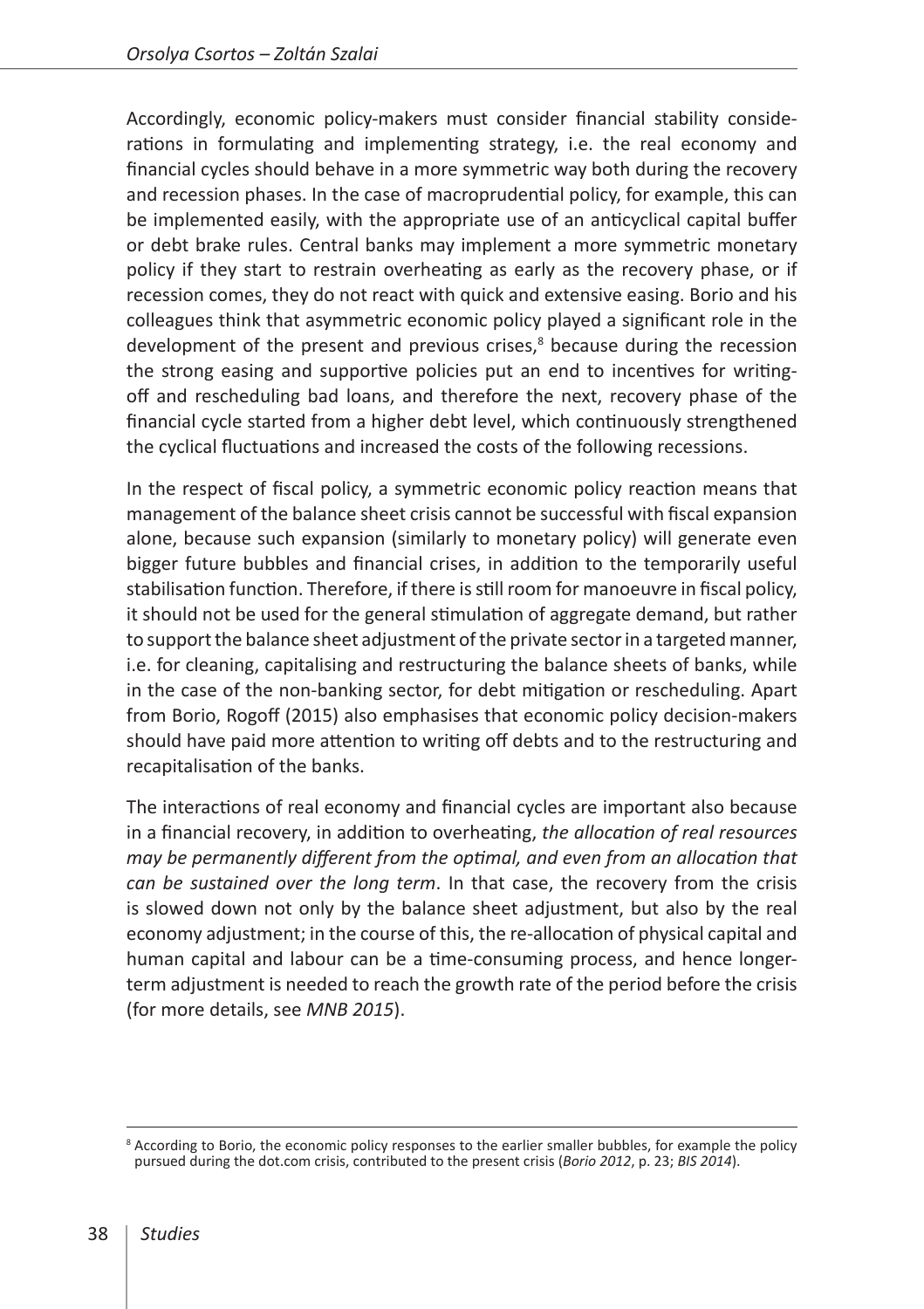## **4. Long-term explanations: possible real economy and financial factors**

#### **4.1. Real economy explanations: imbalance of savings and investments**

In a study that generated keen interest, Lawrence Summers<sup>9</sup> recalled a hypothesis from the period before World War II, referred to by Hansen as "secular stagnation".<sup>10</sup> He also acknowledges the importance of the explanation related to the balance sheet crisis, described in the previous section, but he believes that it only partially explains the current processes. *In his view, the economic dynamism of the advanced regions already faltered before the crisis and with the passing of the crisis low growth should be expected even over the horizon of a decade. Summers thinks that the present protracted slowdown is caused by structural and real economy changes.* The real economy problems underlying the decelerating growth in the pre-crisis years were concealed by the fact that the growth took place in parallel with the development of the financial bubble and imbalances, while there were no signs of overheating, due to the low inflation. Summers finds that the joint maintenance of satisfactory growth and financial stability was already becoming more and more difficult before 2007 in the developed countries.

In order to the illustrate the problem, he cites the estimate prepared by the Government Accountability Office (GOA) before the crisis, in 2007, according to which the output of the USA by 2014 should have been 10 per cent higher. About half of the shortfall may be blamed on the crisis, while the other half of it is attributable primarily to the unrealised investment, and only a small part of it to the decrease in the "total factor productivity" interpreted as technical progress. $11$ Decelerating potential output entails a decrease in the equilibrium real interest rate.<sup>12</sup> The low interest rate, coupled with low inflation, complicates the work of

<sup>9</sup> Former Secretary of the Treasury of the United States and chief economic advisor, President of Harvard University and Chief Economist of the World Bank.

<sup>10</sup> *Summers* (*2014*) Hansen defined his thesis in the 1930s in the USA, but the war-time prosperity of subsequent years put it in the background.

 $11$  Here, Summers uses the already established terms of potential output estimates based on a production function. Thus, the change in output may be influenced by changes in employed capital and labour, or a residual interpreted as technical progress, which cannot be attributed to the separate contributions of the previous two production factors. This residue is usually interpreted as the efficiency of the use of the two other factors and is called full factor productivity or multi-factor productivity. Although it is a widespread procedure which is regularly used by international organisations, central banks and other analysts, the approach has been seriously criticised for decades in both theoretical and empirical terms. Felipe and *McCombie's article* (*2010*) and *book of studies* (*2014*) offer a useful summary of this issue. One of the key conclusions is that full factor productivity estimates are based on the concept of the production function, but the latter demands assumptions which are not satisfied in a modern economy. Therefore, the output per capita (labour productivity) distribution is a mere quantitative accumulation of factors, and the contribution of the efficiency of their use is questionable and in many cases rather misleading.

 $12$  The equilibrium or natural real interest rate is the market rate with which the economy is neither overheated nor overcooled. In other words, the natural interest rate ensures the full utilisation of capacities, while inflation is in line with the target. It is worth noting that this term is inseparable from the production function concept, so the reservations identified in the previous footnote apply to it in the same way.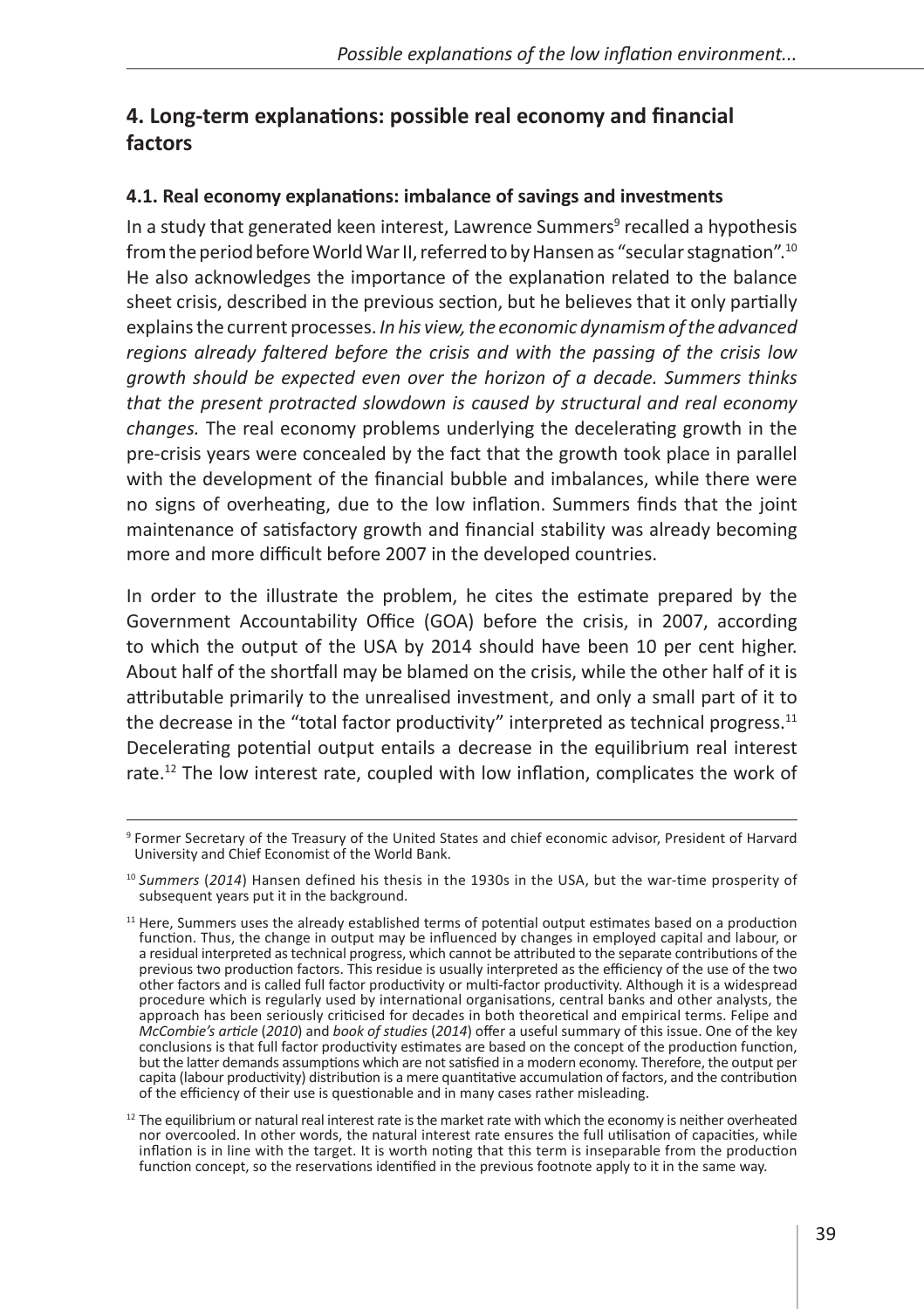the central banks, which – in addition to trying to achieve the inflation target – aim at facilitating economic and employment growth, without jeopardising financial stability. Put differently, the objective is to ensure that savings and investments are balanced with an interest rate that ensures full employment.

In Summers' views, investment demand will lag behind savings over the long term, and therefore the equilibrium interest rate will remain persistently low, and economic growth will remain slow. *Accordingly, inflation may also remain structurally low, which increases the risk of a situation in which central banks are unable to react with proper easing in the case of negative inflation shocks.* And, indeed, *Teulings and Baldwin (2014)* define permanent stagnation as a situation like that. This can be explained by the following changes in developed countries (the first three points explain the drop in investment demand, while the last two explain the increase in savings):

- *i. Slower population growth:* in the developed countries, and in China too already, population will decrease or stabilise. If the population, including the ratio of people of working age shrinks, $13$  the existing capital holdings will be relatively high compared to the number of employed people. This will reduce investment requirements, because there will be no need to fully renew the existing capital holdings. Therefore, investment and loan demand will fall, and that reduces the neutral interest rate.
- *ii. Slower capital accumulation and investments:* In the modern economy, economic sectors that do not require large capital investments will have a bigger weight. These are for example Apple or Google, as these companies are among the largest in the world, they have huge free financial assets, and their developments do not require significant physical capital investments, which also reduces investment loan demand.
- *iii. Technological innovation and change in relative prices:* Partly for related reasons – because of the spread of information technology – the relative price ratio of capital goods and consumer goods has changed. Capital goods have become relatively cheaper, $14$  and thus the same output level can be reached with less investments (lower investment ratio). The result again is reduced demand for investment loans. It is true, though, that these companies spend more on factors such as human capital or intellectual products (software, research and

 $<sup>13</sup>$  If we take the indicator that also considers qualifications (e.g. human capital), the series of generations</sup> with higher qualifications seems to be coming to an end. In addition, the increasing activity of women may also soon come to an end, as a consequence of which the ratio of people of working age may not increase with the same dynamics.

<sup>&</sup>lt;sup>14</sup> According to some estimates, in the past thirty years, the price of capital goods fell by almost twenty per cent compared to consumer goods. If we consider quality changes as well, the relative price reduction is even larger. See *Eichengreen* (*2015:68*).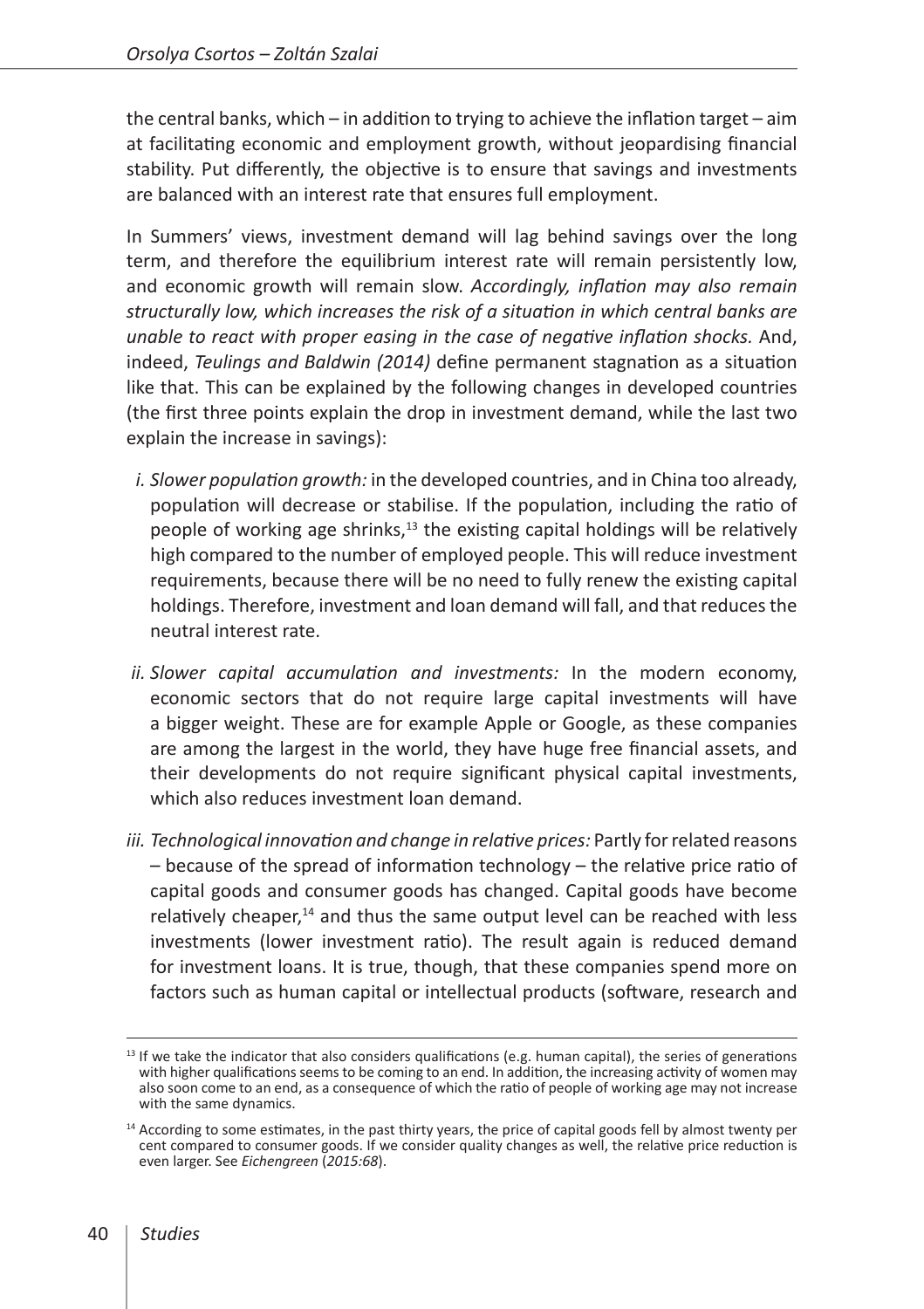development) which do not count or only partially in the investments calculated in statistics.

- *iv. Increasing inequality of incomes:* The distribution of incomes is shifted towards the direction of people with higher incomes, who have a greater willingness save. Thus, the ratio of structural savings increases in the economy, which reduces the neutral interest rate.
- *v. Ageing:* With the ageing of the society, the number of years spent in retirement increases, and therefore savings need to be increased, which reduces the natural interest rate (also, as the willingness to consume is lower in old age, and this phenomenon also reduces investment demand).
- *vi. Uncertain macroeconomic policy:* The poor predictability of economic policy decisions may also encourage economic agents to increase their savings.

Due to the factors listed,<sup>15</sup> savings in developed countries are structurally higher than investments, which results in a low neutral (real) interest rate. This, coupled with low inflation, substantially narrows the leeway of monetary policy, which ultimately leads to negative real interest rates (and eventually also to negative nominal key interest rates). However, the presently loose monetary policy of the Fed and other leading central banks result in financial stability problems. Summers sees the following possible solutions for permanently slow growth:

- *i.* He thinks it is possible to follow an approach in which nothing special needs to be done, as the supply side will also adjust to the decreasing demand with time. In Summers' view, Japan acted like that for many years, and so did the USA in the past three to four years. This is exactly what is reflected in the potential output estimates, as its reduction can be mostly attributed to reduced capital stock. For the sake of the comparison, and for the evaluation of social welfare, the capital stock per capita is a better indicator, although the transition to a stable economy with a smaller population is not necessarily smooth this way either (e.g. the pension system may have to be modified).<sup>16</sup>
- *ii.* Another solution is to adjust market rates to the reduced neutral interest. This is one of the interpretations of the Fed's policy in the crisis. Summers finds this policy reasonable for a certain time, but also warns of its downsides: the danger of bubbles developing in asset prices, the impact on income and asset

<sup>15</sup> See *MNB* (*2015*) for more details.

<sup>&</sup>lt;sup>16</sup> Explaining the results of the studies produced jointly with Goodhart, Pradhan actually said that the labour oversupply of decades has come to an end, and that reduced prices and inflation through a number of channels. According to their forecast, companies will have to face labour shortage in the future, which will result in the reversing of income distribution, from capital incomes to labour incomes, and inflation pressure may replace disinflation, and the shortage of labour will force increased productivity (*Pradhan 2015*).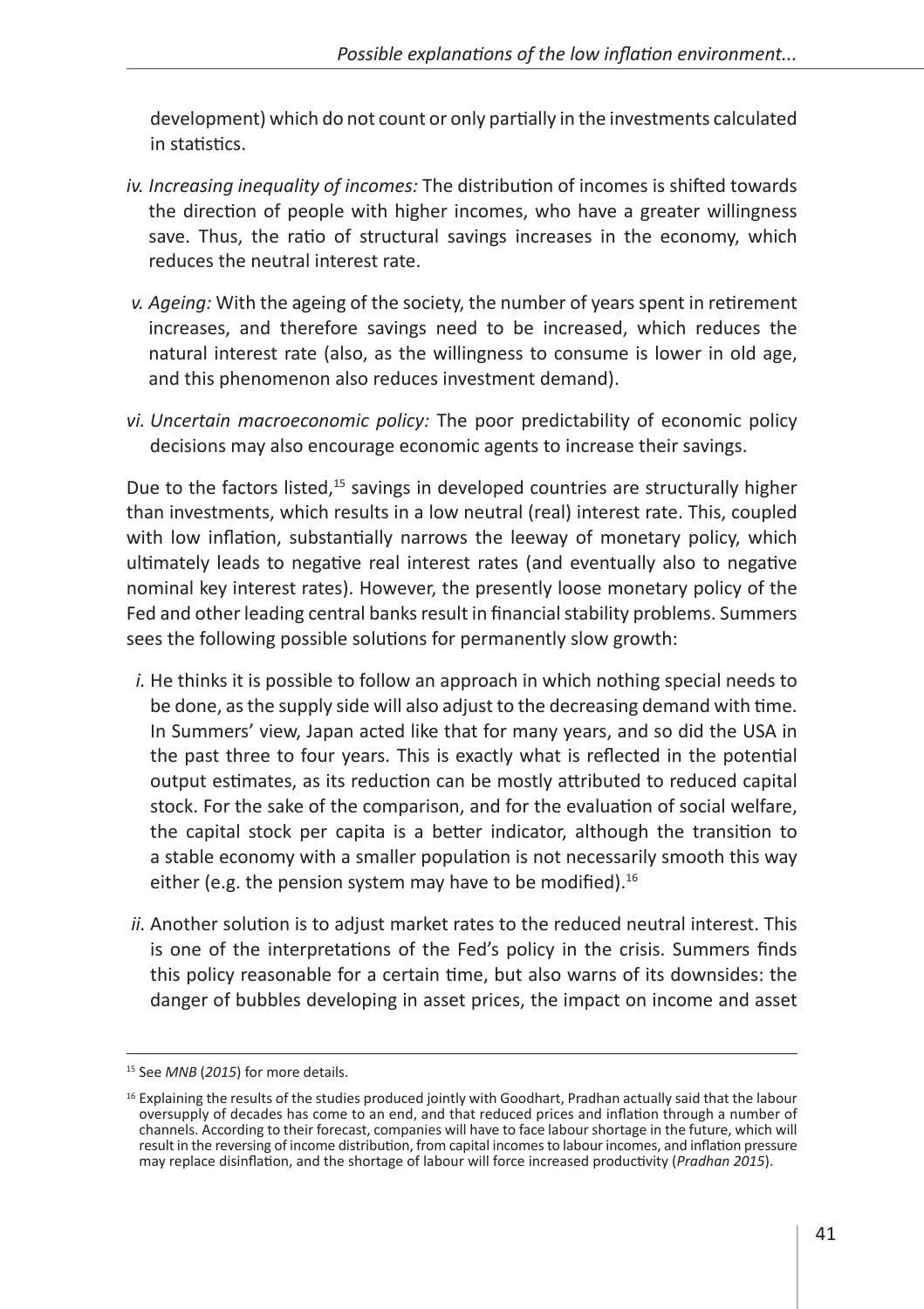distribution, and the danger that unviable companies may also easily survive amidst easy refinancing conditions.

*iii.* From the possible economic policy answers, Summers supports ones that aim at increasing aggregate demand. To this end, for example, he would allow for the increase of the budget deficit in the USA, and he thinks that budget restrictions are not advantageous. Aggregate demand can be supported in several ways, for example, from the various tools to facilitate exports to public investments in infrastructure. Referring to the simulation with the Fed model, Summers claims that a budget deficit increase of one per cent maintained for five years would permanently increase the output and reduce the debt rate after the initial growth (*Summers 2014:72*).

Summers' diagnosis was basically adopted by the IMF 2015 spring World Economic Outlook, which agreed with the key explanation factors. Oliver Blanchard made similar statements at the press conference that introduced the publication. At the same time, others reject the danger of permanent stagnation in connection with the developed countries.

Ben Bernanke, former Chair of the Federal Reserve, does not deem the initial issue, i.e. the problem of too low interest rate, to be convincing (*Bernanke 2015a; 2015b*). He finds it logically impossible for the real interest rate to remain negative in the long run, because in that case even extremely low yielding investment projects break even and as such credit demand will be infinite. In addition, Bernanke mentions that if there are not sufficient investment opportunities in the USA, the companies can look for investment opportunities abroad, especially in an environment of extremely low interest rates. Accordingly, one of the key difference is that the explanations of Summers' thesis are basically limited to the USA and the developed countries and ignore global considerations. According to Bernanke, the present low interest rates should be regarded as the temporary backwash of the balance sheet recession rather than permanent stagnation.

*According to Bernanke, the imbalance in savings and investments is attributable to excessive savings ("savings glut") and not to insufficient investments.* Accordingly, if excessive savings can be reduced, the problem of excessively low interest rates will be resolved. Bernanke believes that one of the main reasons for the savings glut is the excessive current account surplus of certain countries. Before the crisis, China had the highest export surplus, while now it is Germany accompanied by a number of smaller European countries. Bernanke is already inclined to see signs of adjustment. China's surplus has already decreased significantly, and in parallel with that the demand for securities issued in US dollar also dropped. The increased external surplus of the eurozone may be deemed cyclical: it soared mostly due to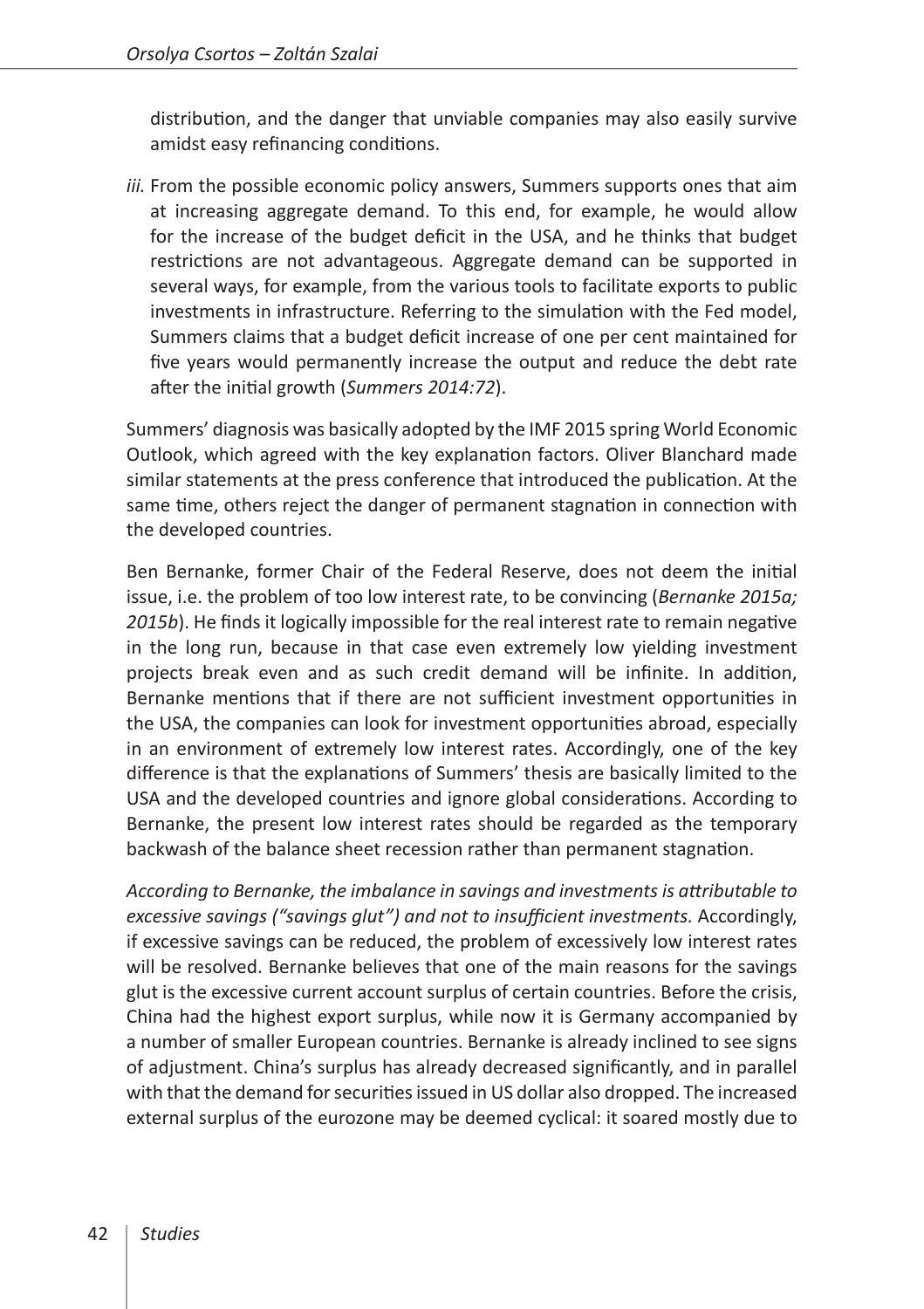the involuntary adjustment of the countries under market pressure, which will decrease as a result of the recovery.

#### **4.2. Limitations of real analysis: explanations related to the changes in the financial structure, corporate financing and corporate governance**

In the debate on permanent stagnation, both Summers and Bernanke started from the required balance of savings and investments, which is ensured by the equilibrium interest rate. They assume that agents make their decisions on the basis of real variables, with inflation filtered out. The banking sector mediates the savings considered as real variable to loan applicants who intend to make investments. Among the possible explanations described in the previous section, the debate is about the issue whether interests rates are low because of the high savings or the low investments, compared to each other.

This widespread approach has been strongly debated recently by economists in mainstream economic policy (*Borio–Disyatat 2011; Nealy et al. 2014*). Lending by banks is not limited by the already existing savings and the savings they collect, the limitations of lending are to be looked for elsewhere (*Nealy et al. 2014*). Interest rates do not ensure the balance of savings and investments in real terms either, but reflect the preferences in liquidity and the uncertainty about the assumption of credit and market risks (*Tily 2013; Szalai 2014*). Extending this recognition to the international economy, global imbalances cannot be attributed only or primarily to the imbalances of savings and investments, or the current accounts.<sup>17</sup> In the light of all that, regarding the restrained investment activity which was observed already before the crisis, there have been other explanations, in addition to the arguments of the supporters of permanent stagnation and the savings glut, and most of them can be related to changes in financial structure and corporate governance.

### *4.2.1. Short-termism*

In the midst of the uncertainties of the crisis, demand for liquidity has grown and the abstinence from investments representing long-term financial commitments can be relatively easily explained. However, already before the crisis it was observed that companies (primarily major enterprises) had a significant volume of liquid assets and corporate savings, $18$  because they used a smaller part of their profit on the development of their own physical and human capabilities and on the financing of research and development activities. Instead, they spent an

<sup>&</sup>lt;sup>17</sup> In the modern world economy, capital flows do not simply compensate for current account deficits in a "passive" way, but independently of them, or in a way that determines them, play an active role, i.e. the gross flows have at least the same influence on financing conditions (*Borio–Disyatat 2011; MNB 2014*).

<sup>&</sup>lt;sup>18</sup> IMF (2006) noted that in 2003–2004 corporate savings in the G7 countries were twice as high as the current account surpluses accumulated by less developed countries, which represented a "paradox" capital flow from the less developed towards the developed.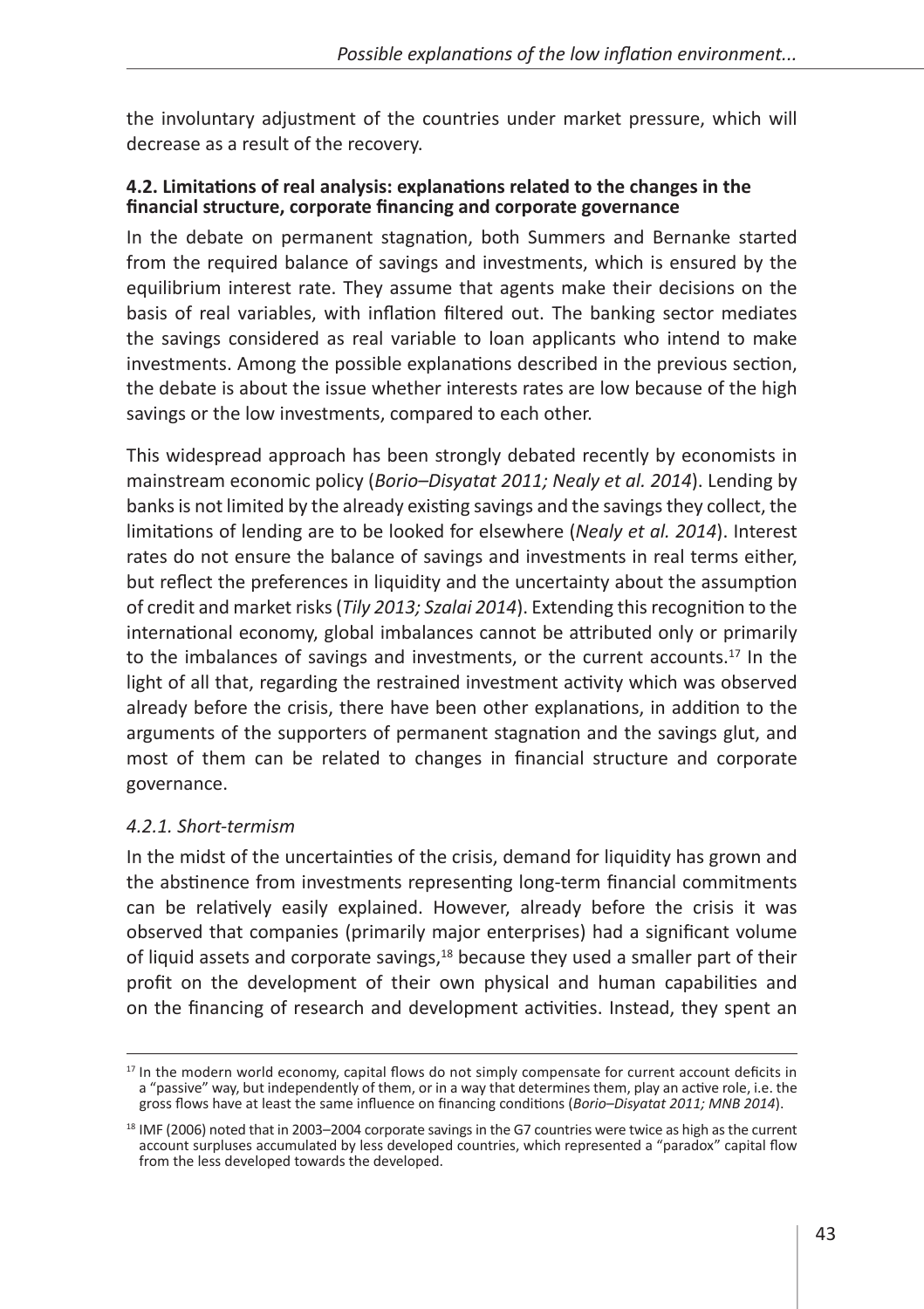increasing part of the funds on financial market activities, payment of dividends to shareholders, and the amounts used for share repurchases that served as emoluments to company managers increased dramatically.<sup>19</sup> *This shows that restrained innovation and decelerating investments are not caused by the lack of financial sources only.* Both American and European large companies keep liquid assets over one trillion USD or EUR in bank deposits with very low (sometimes negative) interest rates, and in similar, not really sophisticated investment assets.<sup>20</sup>

Venture capital companies, which play an important role in the USA in the financing of innovations, are less keen to undertake financing research projects in early phases and prefer to focus on less risky phases which are closer to market entry (*Mazzucato–Wray 2015*). In light of this, the government plays an increasingly important role as the party financing innovation and the party determining development directions. However, in developed countries, development banks have been gradually terminated or their activities have become more limited. In the course of fiscal adjustments, governments often restrain investments that influence research and development and long-term compatibility, while the private sector, in spite of its significant sources, does not finance the phases that involve the highest risks, at least not to the extent it did in previous decades. Mazzucato explains in a number of studies that in the development of innovative products that are considered as the most successful products, the states – mainly the USA – played a determining role, and spent enormous funds on these products, $^{21}$ while successful companies attempt to reduce their tax burdens. However, when individual products achieve market success, the states have a relatively low share in the financial results. *As a consequence of all this, less research and development funds are created than necessary, as not enough funds from the results of the market utilisation of earlier innovations are spent on basic research, and this leads to moderate investment performance on the whole.*

#### *4.2.2. The role of "active investors" in corporate governance*

The earliest criticism of the so-called "shareholder value" management concept is related to the name of Lazonick (*Lazonick 1992*) and is now shared by more

<sup>19</sup> *Lazonick* (*2014a*; *2014b*), *Mazzucato and Wray* (*2015*). The 449 companies that belong to S&P 500, and that were present on the stock exchange from 2003 to 2012, spent 54 per cent of their total profit on open market share repurchase, and 37 per cent on paying dividends. This way not much of the profit was available for financing developments. See also the comments of Haldane, the chief economist of the Bank of England on the short-termism of markets (*Haldane 2011*; *2015*).

 $20$  In order to indicate the order of magnitude, we wish to mention that in order to boost bank lending and corporate investments, the ECB wishes to increase its balance sheet by September 2016, by purchasing securities in the value of one trillion euro, under an extended asset purchase programme. See *Tett* (*2015*), *Long* (*2015*), *Association of Financial Professionals* (*2015*). It should be noted that, small and medium-sized enterprises – which may have very different financial positions – play an important role in employment in the national economy, but not in investment.

 $21$  These companies include some that are considered as the most innovative ones, such as Google, Amazon, Apple, Facebook etc.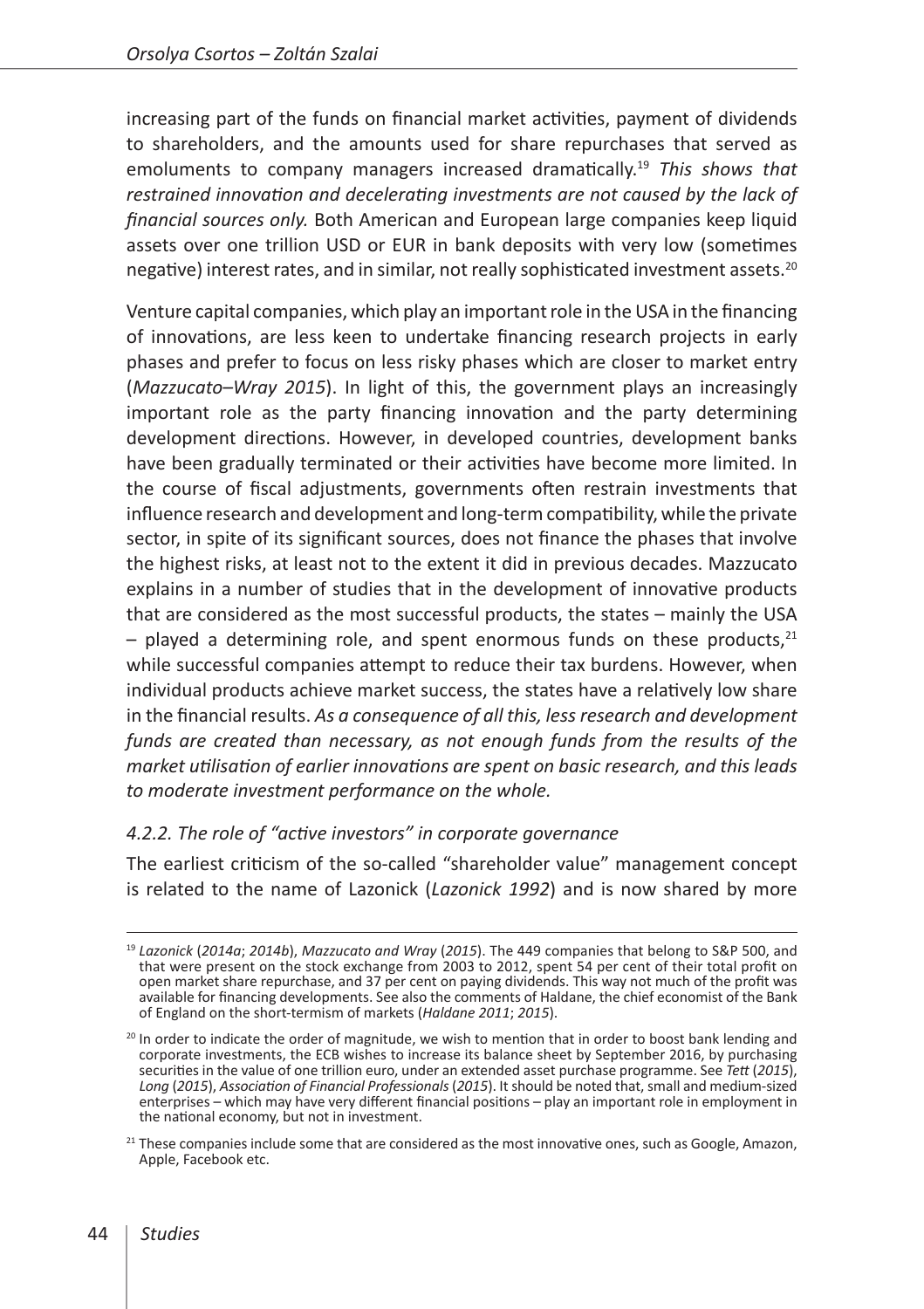and more people.<sup>22</sup> Rejecting the optimism of *Jensen* (*1991*) and followers, he used data to explain that management incentives in the form of share options did not result in the strengthening of the long-term approach of the management (*Lazonick 1992; 2015*). On the contrary, the management has a number of tools to influence the share prices of its own company with methods that might as well be against the long-term interests of the company. Rewarding the management with share options in their own company was in fact the financing of their retirement and did not result in expanding investments and strengthening the interests of the management in the long-term viability of the company.

The OECD report of this year on corporate outlooks (*OECD 2015*) dedicated a separate chapter to this subject. They point out that in principle by requiring continuous profitability "active shareholders" or "impatient" investors (pension funds and other institutional investors) may play a positive role against corporate governance that has become too comfortable and fails to grab the business opportunities. However, they add that *in some of the cases, the same active shareholders may set a higher hurdle rate against the return of investments*. In an environment with as low financing costs as experienced nowadays, managers are willing to give in to pressures for short-term yield expectations and pay dividends even from loans, even at the expense of investments which would ensure longterm competitiveness. The OECD considers this a mechanism of the same value as the increase in the effective risk premium, which increases the return expected from investments, i.e. the return threshold. They show that the majority of companies' operating cash flow is spent on rewarding active shareholders and on share repurchases, which is unfavourable for investment activity (*Figure 7*).

In the views of the OECD, one of the most important current mysteries is that as a consequence of loose monetary conditions following the crisis, investors detect low risks on the financial markets, while companies sense high risks when they make investment decisions. Therefore, the hurdle rates related to new investments are so high that in spite of the historically low riskless nominal interest rates economic growth is restrained in several regions because of the lack of investments.<sup>23</sup> One of the biggest current challenges for economic policy-makers is how to achieve growth in investments and avoid the creation of financial instability and bubbles in the meantime.

### *4.2.3. Use of corporate borrowings*

The OECD report also states that in the USA and Europe *companies would be able to finance investments from their net incomes (operating profits), and enough* 

<sup>22</sup> *Aglietta* (*1995*), *Mazzucato* and *Petta* (*2014*), *Mazzucato* and *Wray* (*2015*), *Haldane* (*2015*).

<sup>23</sup> *ECB* (*2015:31*)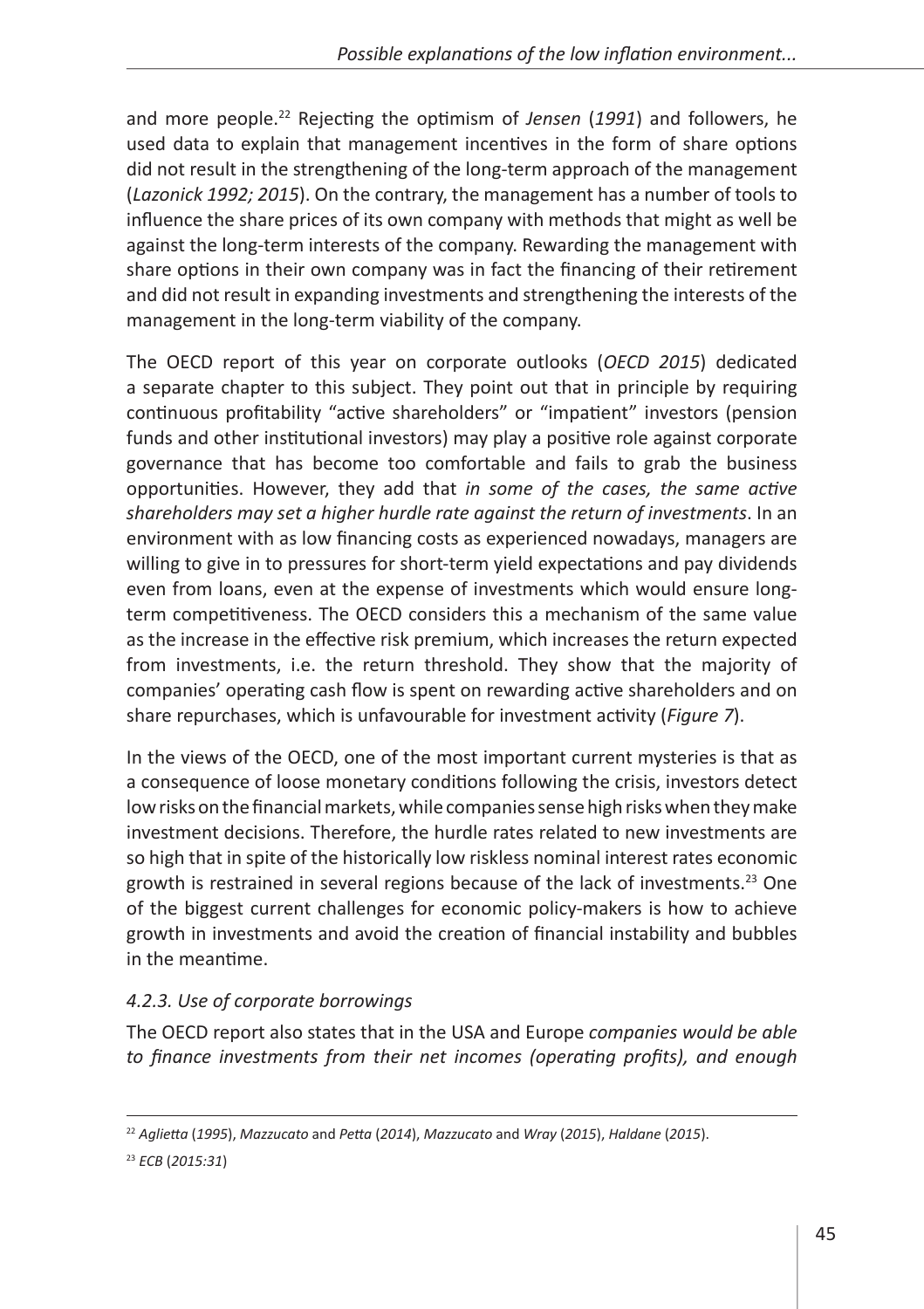*funds would remain for dividend payments and share repurchases<sup>24</sup> (Figure 7).*<sup>25</sup> The problem is that corporate borrowings (which decreased significantly during the crisis and are only gradually increasing) *did not primarily finance capacityexpanding investment, but rather dividend payments and share repurchases*. Having examined the finances of large American companies for a longer period, Mason came to the conclusion that compared to earlier decades, companies spend and take out external loans not on the financing of investments, but rather on dividend payments and share repurchases (*Mason 2015*).



#### *4.2.4. High corporate real interest rates*

Tily draws attention to the point that *unless we are looking at the real interest rates of corporate bonds with the best credit ratings, we cannot talk about especially low capital costs at all.* In his calculations, even nowadays, with the historically low nominal rates and with key rates that are close to zero or sometimes negative, real interest rates on US corporate bonds with BAA rating are around 2–3 per cent, and they have just reached the *maximum of the golden age of growth* which lasted from World War II to the 1970s, i.e. the fast economic growth of the "golden age"

<sup>&</sup>lt;sup>24</sup> Share repurchases are especially high in the USA, the United Kingdom and Switzerland, but represent a significant item in other European countries as well.

<sup>25</sup> A similar trend is also valid for large European companies, see *OECD (2015), p. 48, Chart 2.12.*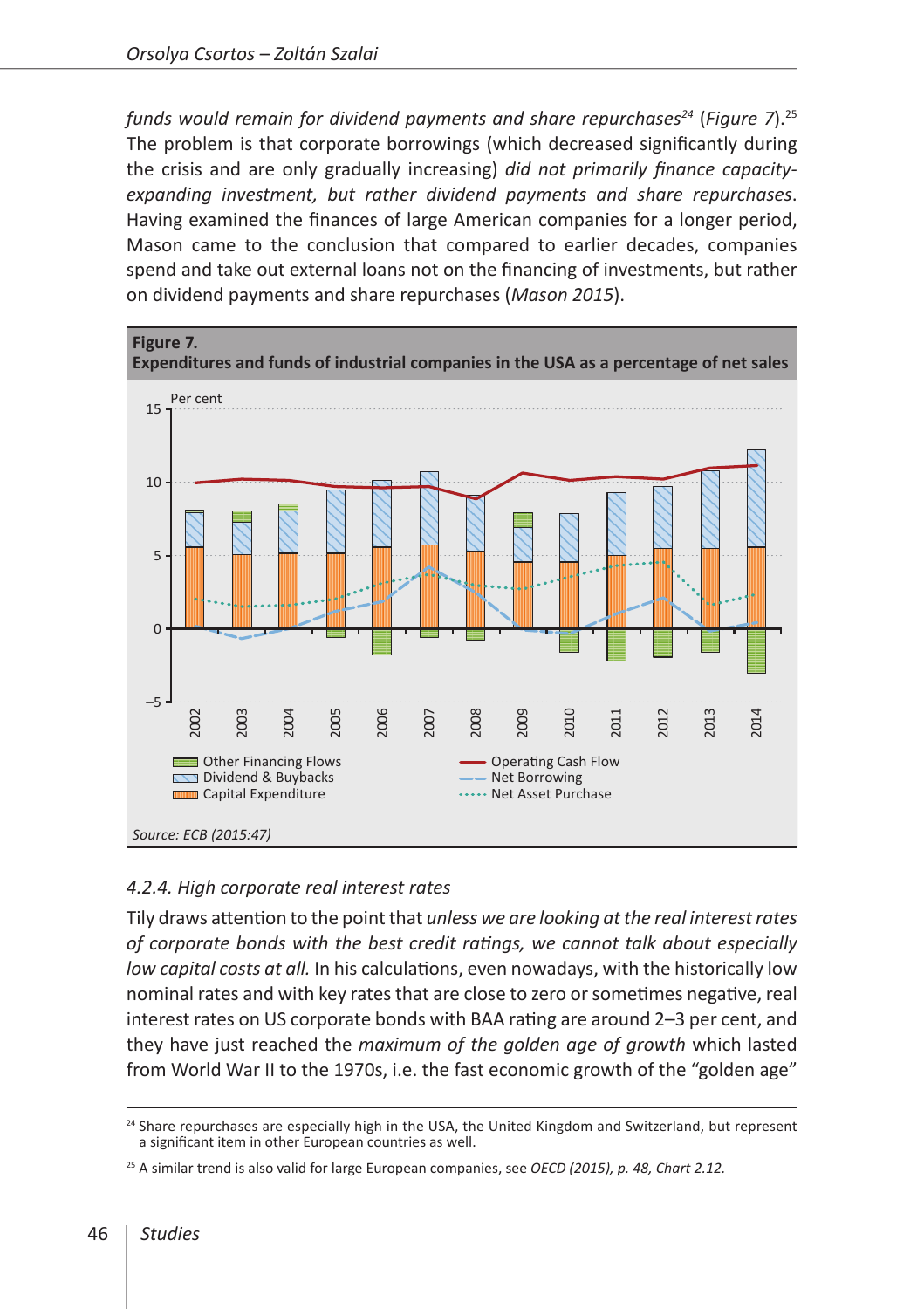was characterised by lower real interest rates (*Figure 8*). On the other hand, in the years preceding the crisis, both real interest rates and nominal interest rates were higher. Taking a closer look, we can see that in periods characterised by deregulation, liberalisation and privatisation, real interest rates were high, which is just the contrary of what is expected from the measures. $26$ 



In the 1980s, deregulation, liberalisation and privatisation were expected to facilitate the optimal allocation of real resources and financial risks, to strengthen motivation by increasing competition and reducing costs of funds, and to improve competitiveness and boost investments. *However, looking back we can see that deregulation, liberalisation and privatisation in their own right*, without the proper adjustment of macroeconomic policy, *entail serious risks: the funds available for the real economy and for the financing of investments did not necessarily become cheaper, and the allocative efficiency was also poorer than expected, which may have played a role in the outbreak of the financial crisis in 2008*. *27* These assessments link the falling growth rate in developed economies to this

 $26$  Tily cites the regular IMF publication of 1985, which calls it the most stunning mystery that corporate short-term and long-term rates were historically high in spite of the measures (*Tily 2015a, footnote 5 and 2007/2010, p. 293*).

<sup>27</sup> *Cecchetti et al.* (*2015*), *Cournède et al.* (*2015*), *Zingales* (*2015*).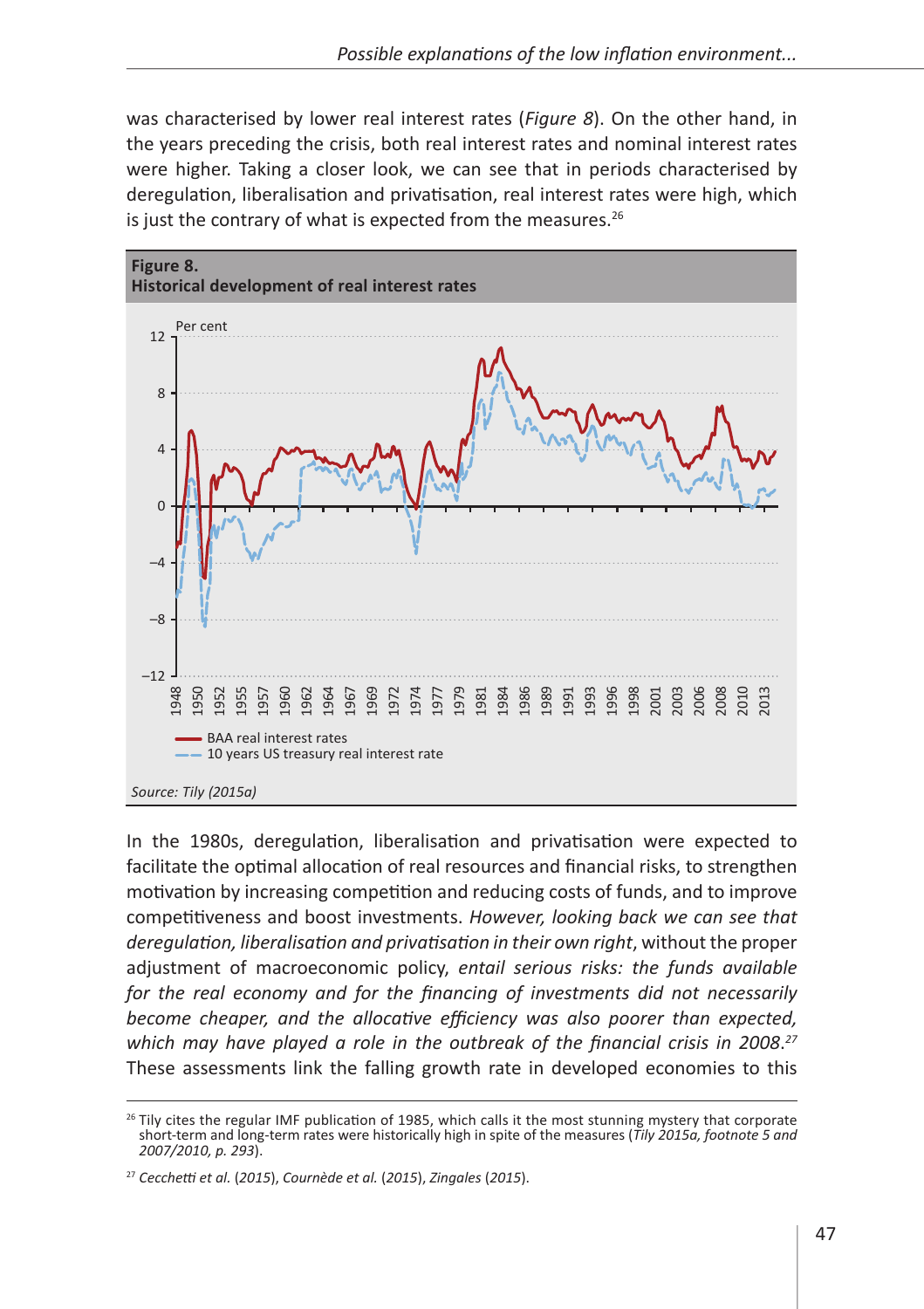transformation.28 Earlier, we indicated that the corporate sector still has significant liquid assets, while investment activity remains below the level from before the crisis (*IMF 2015b*). However, this can only partially be blamed on balance sheet adjustment, as investment activity was low before the crisis as well, because of high real interest rates. *Tily emphasises that in the period before the crisis, high real interest rates did not offer proper incentives for robust investment activity, while high nominal interest rates also contributed to the continuous increase in debt portfolios.*

Tily refers to his own research work (*Tily 2007/2010*), in which he explains that Keynes also considered monetary policy important (as opposed to later interpretations), and did not focus exclusively on fiscal policy. This refers to the period in the age of Keynes, which can be characterised with stagnation, when *Keynes himself attempted to create a monetary policy strategy framework which supported high investment activity*. *In order to achieve that, the monetary policy frameworks have to ensure low nominal and real interest rates permanently and in a predictable way.* In Keynes' analytical monetary policy framework, appropriate monetary policy is able to influence real interest rates on a permanent basis. Present analysis frameworks – such as the above debates on the theory of permanent stagnation – usually lack this approach, as they say that real interest rates are determined by real factors only (e.g. the marginal productivity of capital).

The monetary analyses going beyond the real analyses applied by the participants of the debate on permanent stagnation *–* as indicated by the above discussion which is far from complete *—* offer additional recommendations to boost permanent and sustainable growth. They suggest structural changes which create *"patient" financing for both basic research and the development into a market product and market launch*, in which the state must play a major role. In addition, corporate profits should come from the basic activity, and the incentive system of corporate managers should be transformed in such a way that it encourages behaviour that results in sustainable and fast growth. Companies should not only maximise shareholder value, but should ensure the long-term growth in the wellbeing of other stakeholders (e.g. employees, customers, suppliers, etc.).

This article does not endeavour to discuss the recommendations for such comprehensive changes.<sup>29</sup> We merely wished to draw attention to the fact that even before the crisis, there were processes – not only in the real economy, but in the financial and monetary areas as well – which pointed in the direction of permanently slow growth or even stagnation. *Therefore, a simple return to the liberalised financial and banking system in place before the crisis and to the* 

<sup>28</sup> See for example *Lazonick* (*2014a*) and *Mazzucato* and *Penna* (*2014*).

<sup>&</sup>lt;sup>29</sup> Interested readers may gain insight into these recommendations among others from the works of Mazzucato et al., Lazonick and Haldane as referred to above.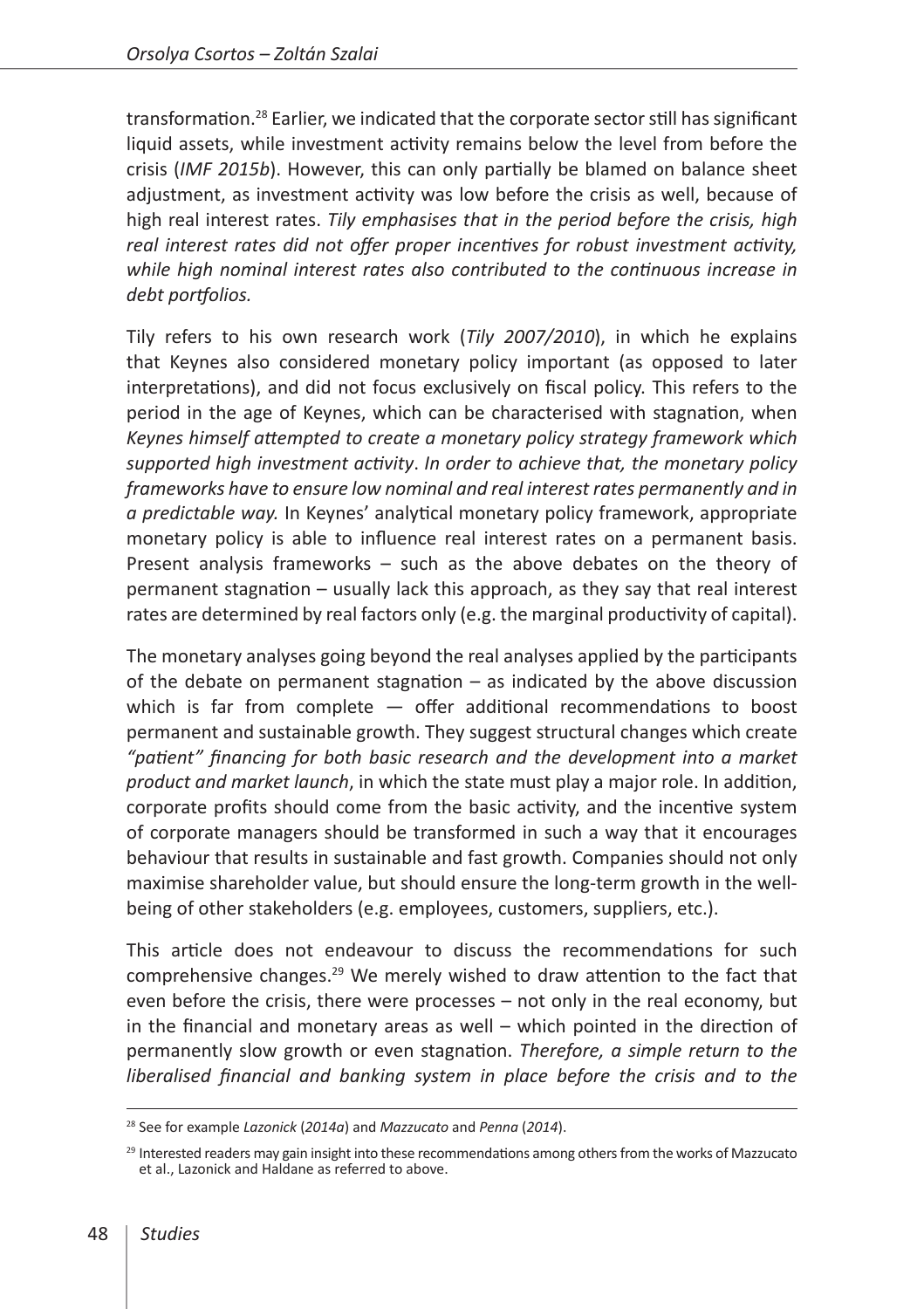*financial incentives of that time does not guarantee that deceleration or stagnation can be avoided.*

Although the historically loose monetary conditions and the application of nonconventional tools are useful in reducing the costs of the crisis, they can achieve only partial success in reaching a satisfactory growth rate. *As shown, the main reason for poor investment activity can hardly be the lack of corporate financial resources in itself, at the macroeconomic level. Instead, the current restrained investment activity and overly low inflation can be explained by a lack of confidence in the long-term existence of a environment characterised by weak growth prospects and low nominal and real interest rates.*

This suggests that the analytical framework is changing in such a way that the operation of the financial sector and the behaviour of its agents has fundamental importance in macroeconomic processes. Thus, the fundamentally real models which were widely applied before the crisis and are still often used cannot be effective for describing the economic processes (*Buiter 2009; Haldane 2012*). Although the role of the financial sector is becoming more and more accepted after the crisis, its inclusion into real models cannot be a solution in itself. Frictions modelled in this way only explain why the non-banking private sector does not get enough loans. However, we indicated above that the main reason for the low investment activity of large companies in developed countries is not the lack of financial sources. The solution could be a return to the monetary concept related to the names of Wicksell, Schumpeter and Keynes, as in that analysis frame, the financial sector is in interaction with the real sector, which does not necessarily strives for a balance. $30$ 

# **5. Summary**

The new environment following the crisis results in new challenges for monetary policy, which can address these challenges only if it is able to properly diagnose the reason for low inflation and slow growth, and find the appropriate tools for raising inflation to the target. The article reviews the short, medium and long-term factors that may be behind the current developments.

In connection with falling oil prices, short-term explanations received greater attention in 2015. Since the middle of 2014, the price of the Brent oil has decreased significantly, which was most frequently explained by the increase in the American shale oil extraction and the moderate global demand environment. However, it is widely believed that real economy processes alone did not justify the price changes, and that they may have been amplified by market factors affecting the oil and commodity markets. This may indicate that movements in commodity prices,

<sup>30</sup> More details, see *Aglietta* (*1995/2005*), *Borio et al.* (*2011*), *Borio* (*2012*), *Minsky* (*1986*).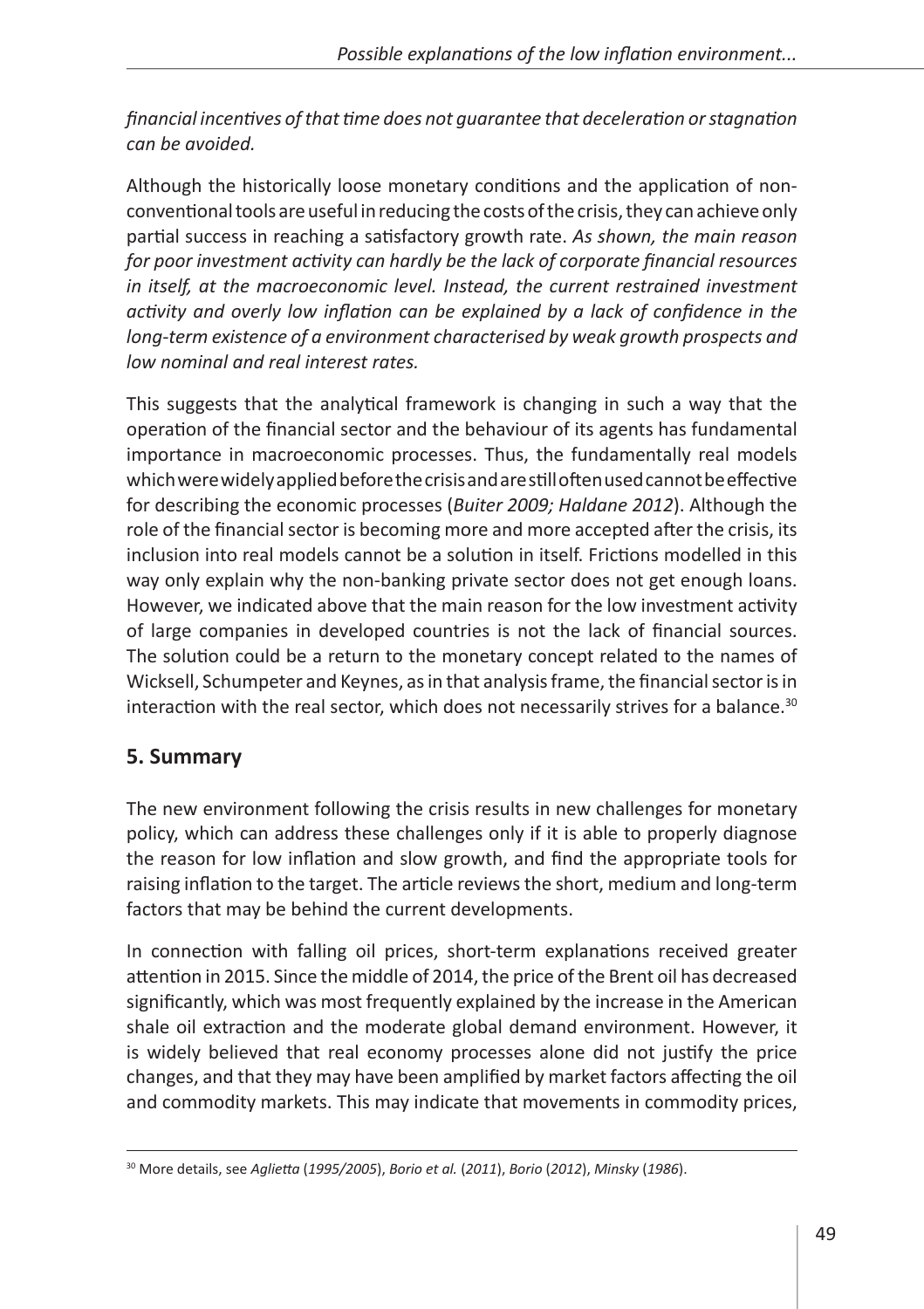including oil prices, are also strongly influenced by expectations on the financial and speculative markets. It can be seen that the prices of other commodities showed similar volatility in the past years, which implies that short-term inflation surprises are caused not only by the features of the energy market. At the same time, core inflation indicators, which eliminate food and energy prices, were also low, raising the question whether inflation trends are dominated by medium-term or long-term factors.

According to the approach related to medium-term factors, the balance sheet crisis after 2008 and the ensuing balance sheet adjustments by economic agents explain the current low inflation environment which is coupled with moderate growth. This view emphasises that in the years before the crisis, economic growth based on the significant indebtedness of economic agents, which attempted to adjust their balance sheets as soon as possible after the asset price bubble burst and to spend their extra income on reducing their debts, while refraining from making new investments from new loans or using their own resources. In Koo's views, this phenomenon may be mitigated by fiscal policy playing an effective role in crisis management and supporting the increased profits of economic agents with fiscal stimulus of proper extent and duration, at the cost of the indebtedness of the budget. The BIS staff adds that the interaction between the real economy and financial cycles played a key role in the outbreak of the financial crisis, and therefore this aspect will have to be systematically considered in the future, in the course of formulating strategies and implementing economic policy. In practice, this means that individual policies have to behave more symmetrically in both the recovery and the recession phases of the real economy and financial cycles.

One group of long-term explanations explains the low inflation and the lengthy recovery with real economy factors, including the imbalance of savings and investments. Although the theory of permanent stagnation associated with Summers acknowledges the importance of Koo's concept of the balance sheet crisis, he considers Koo's concept to be only partially suitable for explaining current developments. In his view, the economic dynamism of advanced regions was already interrupted before the crisis and with the passing of the crisis low growth should be expected even on the horizon of a decade. Summers says that a number of factors (e.g. slower growth of population and technological development, etc.) may play a role in the fact that savings are structurally higher than investment in the developed countries, which results in low neutral (real) interest rate. In this case, there is an increased risk that in the case of negative inflation shocks, central banks are unable to react with proper easing in order to stimulate the economy. Summers says that one of the possible economic policy answers to the permanent stagnation is to boost aggregate demand by increasing the budget deficit. As opposed to Summers, Bernanke does not accept the hypothesis of permanent stagnation: he thinks it is logically impossible for the real interest rate to stay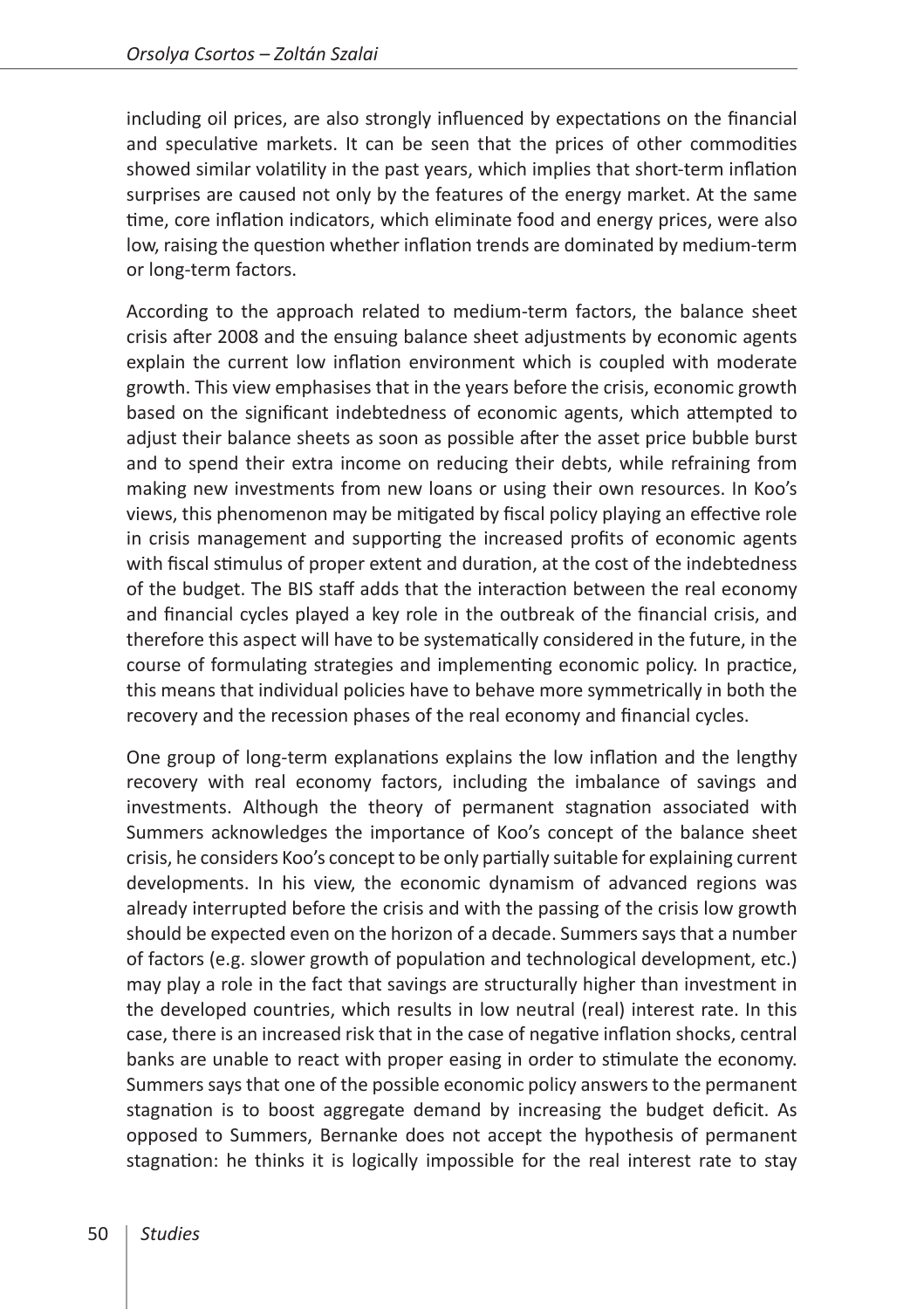negative on a permanent basis. He believes that the imbalance between savings and investments stems from the excess size of savings, and if the too high current account surpluses decrease, the problem of too low interest rates will be solved.

However, more and more people emphasise the limitations of these real analyses. These approaches also underline that low investment activity was already typical before the crisis, but it was caused by financial factors, e.g. changes in the financial structure, corporate finance and corporate governance. On the one hand, companies have a significant amount of liquid assets and savings, but they spend only a small portion of that on research and development or investment activities (shorter return horizon). In light of this, the state plays an increasingly important role as the party financing innovation and the party determining development directions. On the other hand, the role of "active investors" has changed in corporate governance, as they expect continuous profitability, but their yield expectations set a higher threshold for the return of investments, which may also lead to the restrained investments. In addition, it was more and more typical before the crisis that when large companies took out external loans, which served the financing of investments to a lesser and lesser extent, these loans were used for dividend payments and share repurchasing. Finally, we point out that although nominal rates are historically low, the real interest rates of corporate bonds are relatively high, which is another obstacle to the expansion of investments.

All in all, we can say that – based on the monetary and financial analyses that go beyond the real analyses – macroeconomic frameworks and structural changes are required to realise "patient" financing for basic research and development, and create growth-supporting incentives which can be maintained over the long term. This points to a transformation of the analytical framework in which the financial sector interacts with the real sector. Experience shows that it is primarily not the lack of corporate financial resources that hinder investment activities, but rather the poor growth prospects and the lack of confidence in the maintenance of an environment with low nominal and real interest rates that explains the slow recovery and the low inflation environment.

### **References**

- Aglietta, M. (2005): *Macroéconomie Financière*, Editions La Découverte, Paris, (first edition 1995)
- Association of Financial Professionals (2015): *AFP 2015 Liquidity Survey Report*, http://www. afponline.org/press/2015-AFP-Liquidity-Report/
- Bernanke, B. (2015a): *Why are interest rates so low, part 2: Secular stagnation,* March, http:// www.brookings.edu/blogs/ben-bernanke/posts/2015/03/31-why-interest-rates-low-secular-stagnation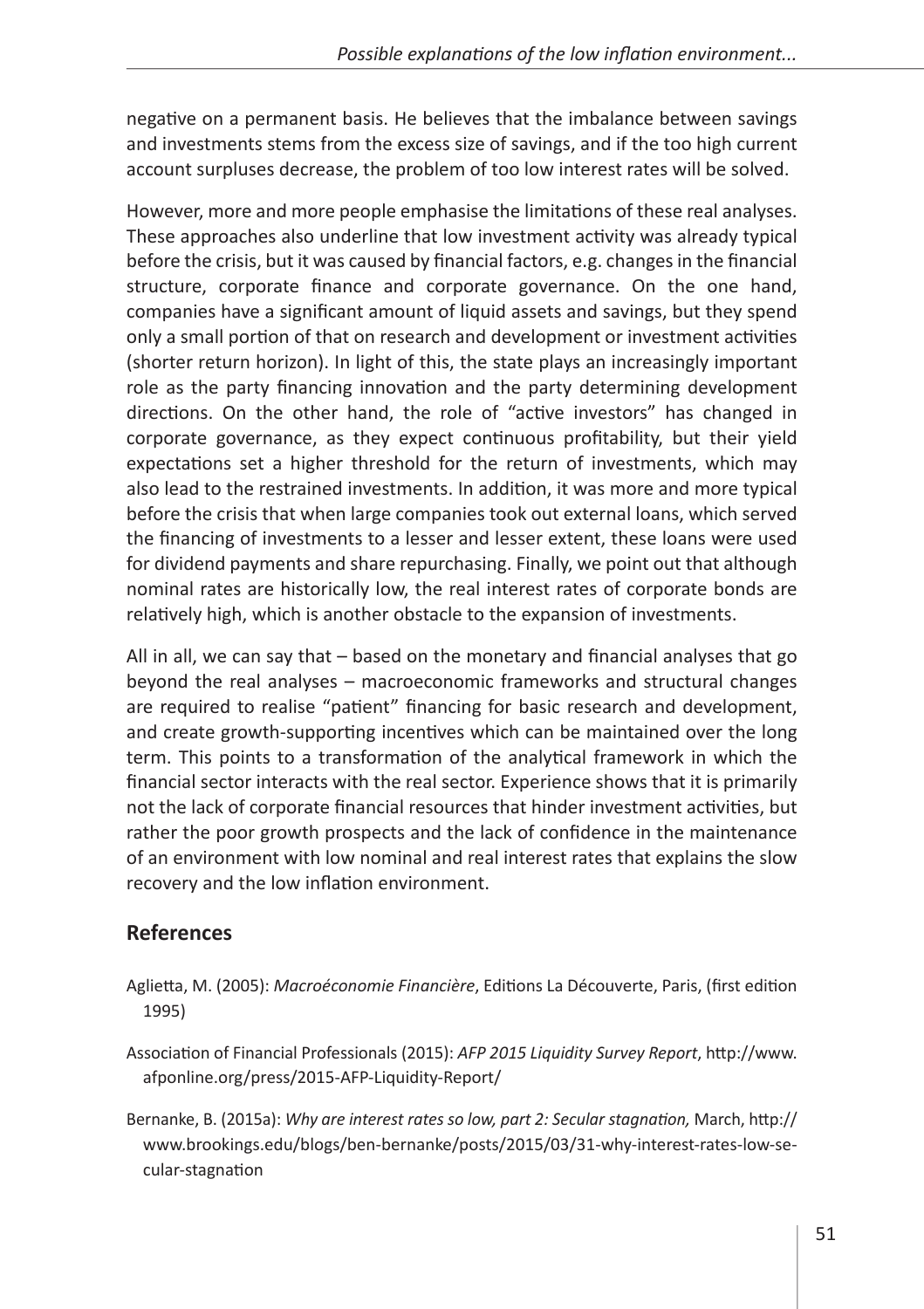- Bernanke, B. (2015b): *Why are interest rates so low, part 3: The Global Savings Glut.* http:// www.brookings.edu/blogs/ben-bernanke/posts/2015/04/01-why-interest-rates-low-global-savings-glut
- BIS (2014): *84th Annual Report*, http://www.bis.org/publ/arpdf/ar2014e.pdf
- BIS (2015a): *Box: Oil and debt (February 2015)*, http://www.bis.org/statistics/gli/glibox\_ feb15.htm
- BIS (2015b): *85th Annual Report*, http://www.bis.org/publ/arpdf/ar2015e.htm?m=5%7C24
- Blanchard, O. (2015): *An assessment of the state of the world economy*, WEO Press Conference, May, http://www.voxeu.org/print/58898
- Borio, C. (2012): *The financial cycle and macroeconomics: What have we learnt*? BIS Working Papers No 395., www.bis.org/publ/work395.htm
- Borio, C. Disyatat, P. (2002): *Asset prices, financial and monetary stability: exploring the nexus*, BIS Working Papers 114, http://www.bis.org/publ/work346.pdf
- Borio, C. Disyatat, P. (2011): *Global Imbalances and the financial crisis: Link or no link*?, Appendix, www.bis.org/publ/work346.pdf
- Buiter, W.H. (2009): The unfortunate uselessness of most 'state of art' academic monetary economics. Maverecon Blog, Financial Times, 3 February 2009, https://mpra.ub.uni-muenchen.de/58407/
- Buttiglione, L. et al. (2014): *Deleveraging, What Deleveraging? The 16th Geneva Report on the World Economy*, http://www.voxeu.org/content/deleveraging-what-deleveraging-16th-geneva-report-world-economy
- Cecchetti, S.G. Kharroubi, E. (2015): *Why does financial sector growth crowd out real economic growth?,* BIS Working Papers No. 490, February, https://www.bis.org/publ/ work490.htm
- Central Planning Bureau (2015): *CPB World Trade Monitor*, http://www.cpb.nl/en/number/ cpb-world-trade-monitor-including-march-2015 (download of 22 June)
- Cournède, B. Denk, O. Hoeller, P. (2015): *Finance and Inclusive Growth, OECD Economic Papers, No. 14,* http://www.oecd-ilibrary.org/economics/finance-and-inclusive-growth\_5js06pbhf28s-en;jsessionid=4h2jppbvo5qgf.x-oecd-live-03
- Cúrdia, V. (2015): "Why So Slow? A Gradual Return for Interest Rates", *Federal Reserve Bank of San Francisco Economic Letter*, 2015-32, 12 October, http://www.frbsf.org/economic-research/publications/economic-letter/2015/october/gradual-return-to-normal-natural-rate-of-interest/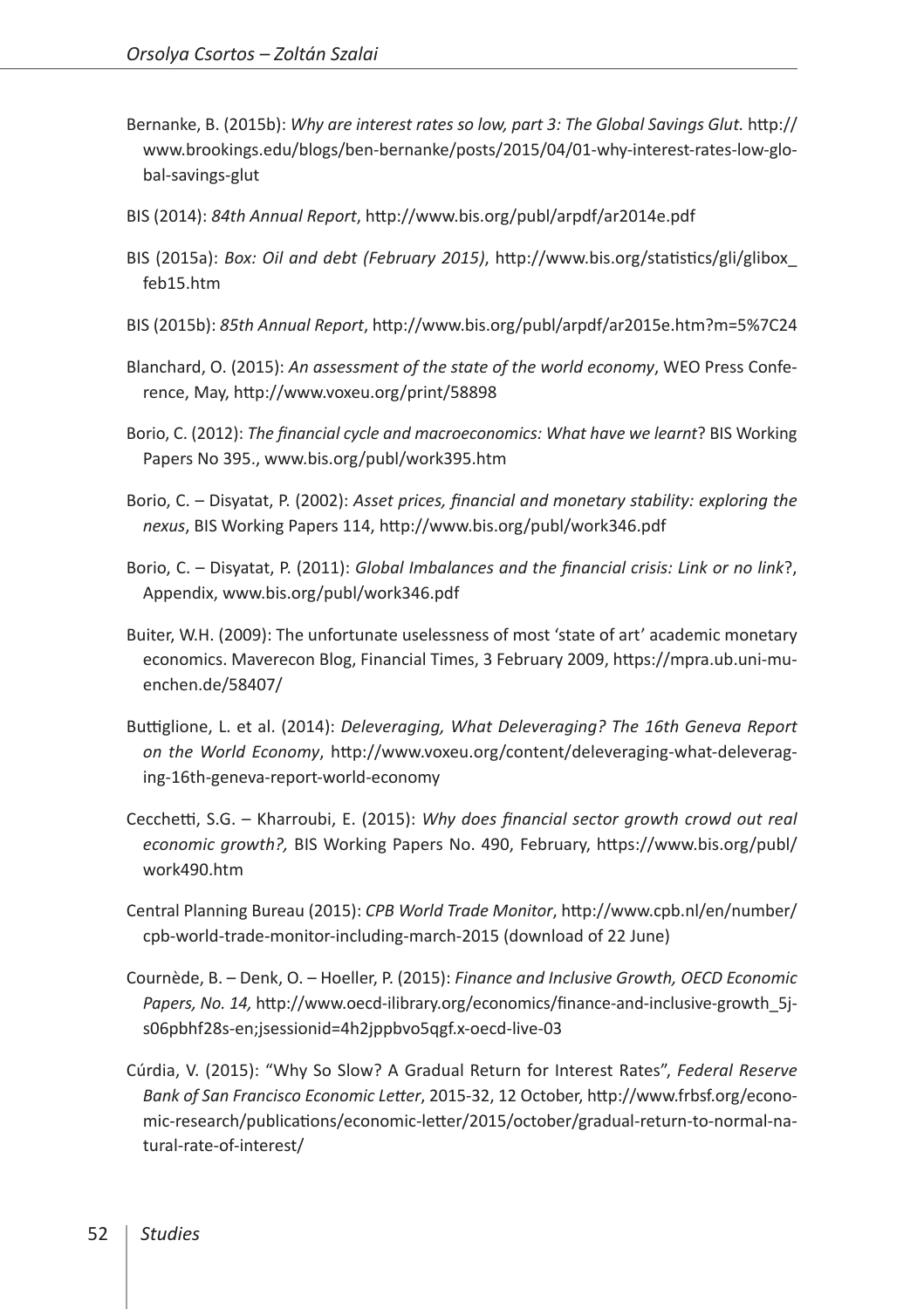- Csortos, O. Szalai, Z. (2015): A globális pénzügyi válság kezelésének nehézségei: elméleti és gazdaságpolitikai tanulságok. Financial and Economic Review, volume 14 3. vol.
- Domanski, D. Kerns, J. Lombardi, M. Shin, H.S. (2015): *Oil and debt*, *BIS Quarterly Review*, March, 2015, http://www.bis.org/publ/qtrpdf/r\_qt1503f.pdf
- Eichengreen, B. (2015): "Secular Stagnation: The Long View", *American Economic Review: Papers & Proceedings* 2015, 105(5): 66–70, http://dx.doi.org/10.1257/aer.p20151104
- Felipe, J. McCombie, J. (2010): "On Accounting Identities, Simulation Experiences and Aggregate Production Functions. A Cautionary Tale for (Neoclassical) Growth Theorists, CCEPP WP01-10," in: M. Setterfield, (ed.), *Handbook of Alternative Theories of Economic Growth*, Cheltenham: Edward Elgar, 189-208. http://www.landecon.cam.ac.uk/research/ real-estate-and-urban-analysis/centres/ccepp/copy\_of\_ccepp-publications/wp01-10.pdf
- Felipe, J. McCombie, J. (2014): *The Aggregate Production Function and the Measurement of Technical Change 'Not Even Wron*g', Edgar Elgar
- Frankel, J. (2014): "Why are commodity prices falling?", *Project Syndicate*, 15, December, http://www.project-syndicate.org/commentary/commodities-oil-falling-prices-by-jeffrey-frankel-2014-12
- Haldane, A. (2011): *The Short Long*, Speech by Andrew G Haldane, Executive Director, Financial Stability, and Richard Davies 29th Société Universitaire Européenne de Recherches Financières Colloquium: New Paradigms in Money and Finance?, Brussels, http://www. bankofengland.co.uk/archive/Documents/historicpubs/speeches/2011/speech495.pdf
- Haldane, A. (2012): *What have the economists ever done for us?* http://www.voxeu.org/ article/what-have-economists-ever-done-us
- Haldane, A. (2015): *Who owns a company*? Speech Given at the University of Edinburgh Corporate Finance Conference on Friday 22 May 2015, http://www.bankofengland.co.uk/ publications/Pages/speeches/2015/833.aspx
- Hamilton, J. (2014): *Oil prices as indicators of global economic conditions*, http://econbrowser. com/archives/2014/12/oil-prices-as-an-indicator-of-global-economic-conditions
- IMF (2006): "Awash with Cash: Why are corporate savings so high?", *World Economic Outlook*, Spring Chapter IV, http://www.imf.org/external/pubs/ft/weo/2006/01/pdf/c4.pdf
- IMF (2015a): "Lower Potential Growth: A New Reality", in: *World Economic Outlook*, Ch. 3. IMF, Washington, http://www.imf.org/external/pubs/ft/weo/2015/01/pdf/c3.pdf
- IMF (2015b): "Private Investment: What's Hold Up?" in: *World Economic Outlook*, Ch. 4. IMF, Washington, http://www.imf.org/external/pubs/ft/weo/2015/01/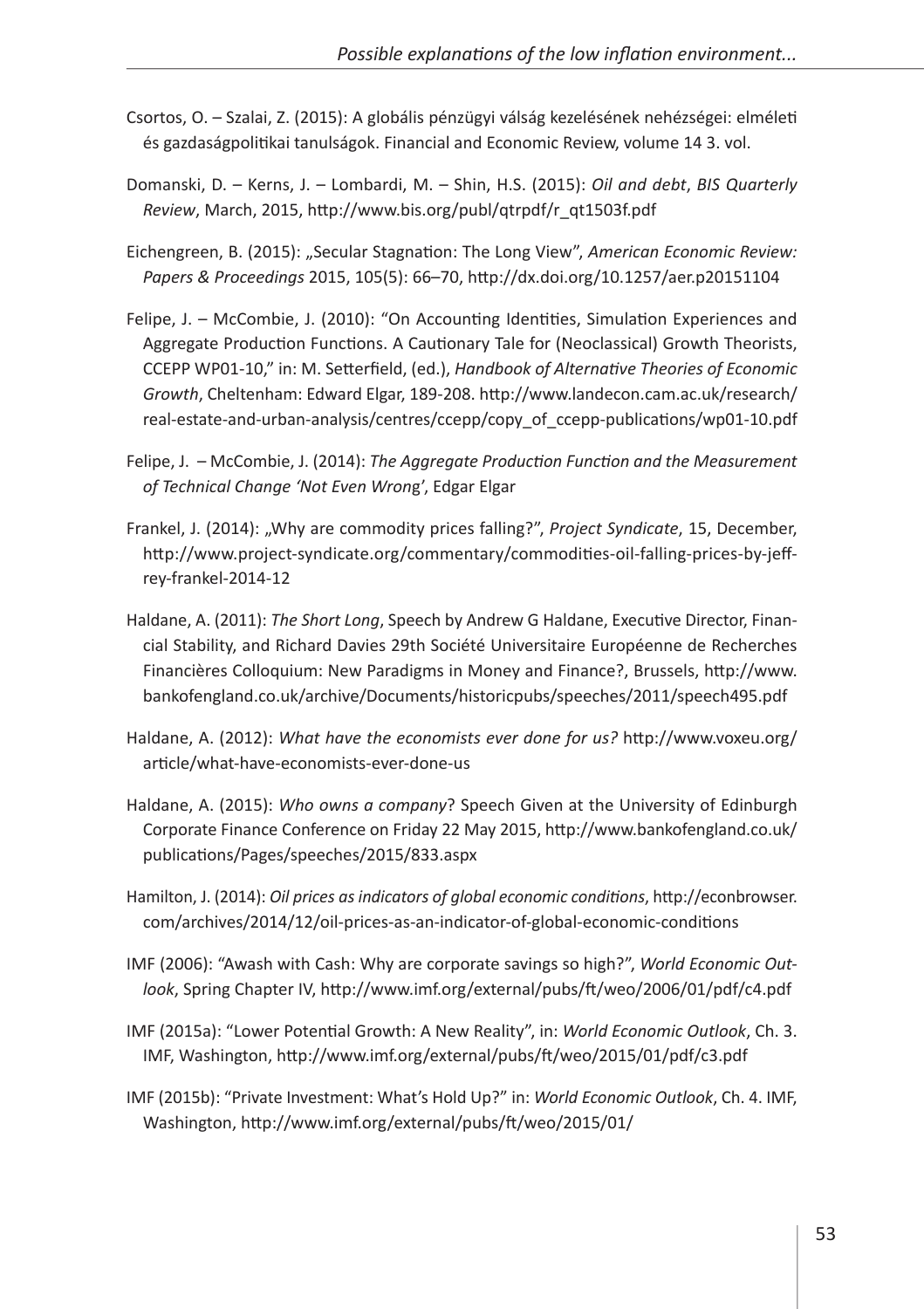- IMF (2015c): *Primary Commodity Price Index*, http://www.imf.org/external/np/res/commod/ index.aspx, (download of 22 June).
- Koo, R. (2014): *Balance sheet recession is the reason for secular stagnation*, in *Secular Stagnation: Facts, Causes and Cures*, VOX.EU.org e-book, http://www.voxeu.org/sites/default/ files/Vox\_secular\_stagnation.pdf
- Jensen, M.C. (1991): "Corporate Control and the Politics of Finance" (Summer 1991). *Journal of Applied Corporate Finance*, Vol. 4, No. 2, pp. 13-33, Summer, http://dx.doi.org/10.2139/ ssrn.350421
- Lazonick, W. (1992): "Controlling the Market for Corporate Control: The historical significance of the managerial capitalism", Industrial and Corporate Change, (1992) 1 (3): 445-488. doi: 10.1093/icc/1.3.445, or: http://web.uconn.edu/ciom/CorpControl92.pdf
- Lazonick, W. (2013): "The Financialization of the U. S. Corporation: What Has Been Lost, and How It Can Be Regained", Seattle University Law Review, Vol. 36:857, 2013, 857- 909. o., https://www.conference-board.org/retrievefile.cfm?filename=The-Financialization-of-the-US-Corporation.pdf&type=subsite
- Lazonick, W. (2014a): "Profits without prosperity", *Harvard Business Review*, September, https://hbr.org/2014/09/profits-without-prosperity
- Lazonick, W. (2014b): "What Apple should do with its profit", *Harvard Business Review*, October https://hbr.org/2014/10/what-apple-should-do-with-its-massive-piles-of-money
- Long, Kimberly (2015): "Corporates hold on to cash in low-yield environment", Euromoney, 27, August, http://www.euromoney.com/Article/3483613/ChannelPage/8959/AssetCategory/9544/Corporates-hold-on-to-cash-in-low-yield-environment.html?copyrightInfo=true
- Mason, J.W. (2015): *Disgorge the Cash: The disconnect between corporate borrowing and investment,* Roosevelt Institute, http://rooseveltinstitute.org/disgorge-the-cash-the-disconnect-between-corporate-borrowing-and-investment-1/
- Mazzucato, M. Penna, C. (2014): *Mission-Oriented Finance for Innovation: New ideas for investment-led growth*, http://missionorientedfinance.com/
- Mazzucato, M. Wray, R. (2015): *Financing the Capital Development of the Economy: A Keynes-Schumpeter-Minsky Synthesis,* Jerome levy Institute of the Bard College, Working Paper No. 837, May, http://www.levyinstitute.org/pubs/wp\_837.pdf
- MNB (2014): *Növekedési Jelentés*, 1. fejezet, http://www.mnb.hu/Kiadvanyok/novekedesi-jelentes
- MNB (2015): *Növekedési Jelentés*, to be published by December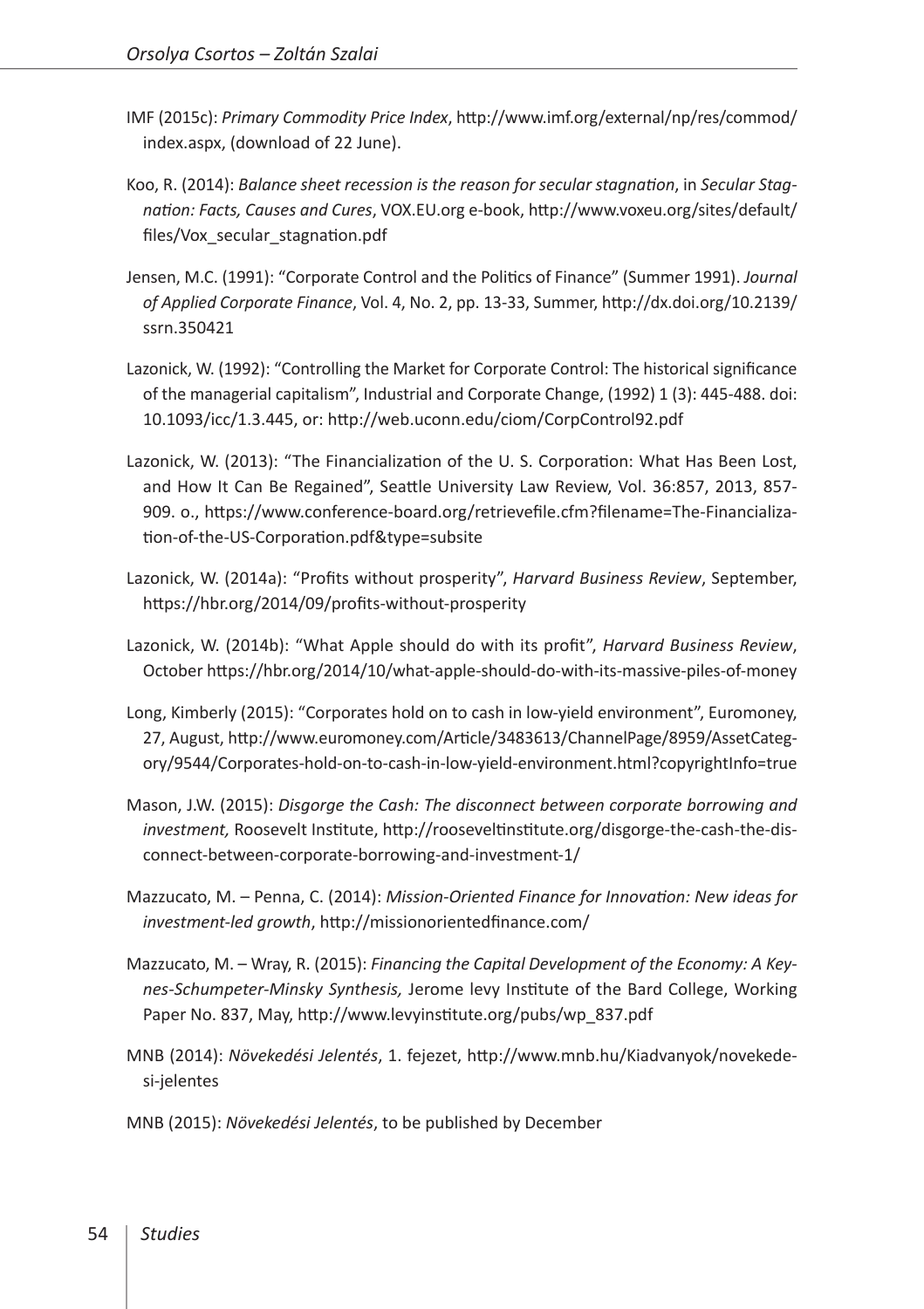- Nealy M. Radia, A. Thomass, R. (2014): "Money Creation in the modern economy", *Bank of England Quarterly Bulletin*, Q1, 1-14. o., http://www.bankofengland.co.uk/publications/ Documents/quarterlybulletin/2014/qb14q1prereleasemoneycreation.pdf
- OECD (2015): *Business and Finance Outlook 2015*, http://www.oecd-ilibrary.org/finance-and-investment/oecd-business-and-finance-outlook-2015\_9789264234291-en
- Pradhan, M. (2015): "Ageing economies will grow old with grace,", *Financial Times*, 13 October, http://www.frbsf.org/economic-research/publications/economic-letter/2015/october/ gradual-return-to-normal-natural-rate-of-interest/
- Rogoff, K. (2015): *Debt supercycle, not secular stagnation,* http://www.voxeu.org/article/ debt-supercycle-not-secular-stagnation
- Sandbou, M. (2015): "Free Lunch: Super cycle suspicions. Are banks behind energy and metals price swings?", *Financial Times*, 29, September, 2015, http://www.ft.com/intl/ cms/s/3/7893be18-668e-11e5-a57f-21b88f7d973f.html#axzz3nrLTKFs1
- Summers, L.H. (2014): "U.S. Economic Prospects: Secular Stagnation, Hysteresis, and the Zero Lower Bound", *Business Economics*, Vol. 49. No. 2., February, http://larrysummers. com/wp-content/uploads/2014/06/NABE-speech-Lawrence-H.-Summers1.pdf
- Szalai Z. (2014): *Globális pénzügyi válság és kilábalás: beruházások és megtakarítások, http://www.mnb.hu/Root/Dokumentumtar/MNB/Kiadvanyok/szakmai\_cikkek/befektetesekmegtakaritasok/Szalai\_Zoltan\_Globalis\_penzugyi\_valsag\_es\_kilabalas\_beruhazasok\_es\_megtakaritasok.pdf*
- Teulings, C. Baldwin, R. (Eds.) (2014): *Secular Stagnation: Facts, Causes and Cures*, VOX. EU.org e-book, http://www.voxeu.org/sites/default/files/Vox\_secular\_stagnation.pdf
- Thaler, R. (2015): "Keynes's 'beauty contest'", *Capital Ideas*, 2, September, Fall 2015 http:// www.chicagobooth.edu/capideas/magazine/fall-2015/keyness-beauty-contest?cat=business&src=Magazine
- Tett, G. (2015): "The US economy is infested with zombie corporate cash", *Financial Times*, 13, August, http://www.ft.com/intl/cms/s/0/00f5849e-41b4-11e5-b98b-87c7270955cf. html?ftcamp=published\_links%2Frss%2Fmarkets\_gillian-tett%2Ffeed%2F%2Fproduct#axzz3jzW0CUKI
- Tily, G. (2007/2010): *Keynes Betrayed. The General Theory, the Rate of Interest and 'Keynesian' Economics*, Palgrave, McMillan
- Tily, G. (2012): "Keynes' Monetary Theory of Interest", in: *Threat of Fiscal Dominance?,* BIS Papers, No. 65, May, pp. 51-81, http://www.bis.org/publ/bppdf/bispap65c\_rh.pdf